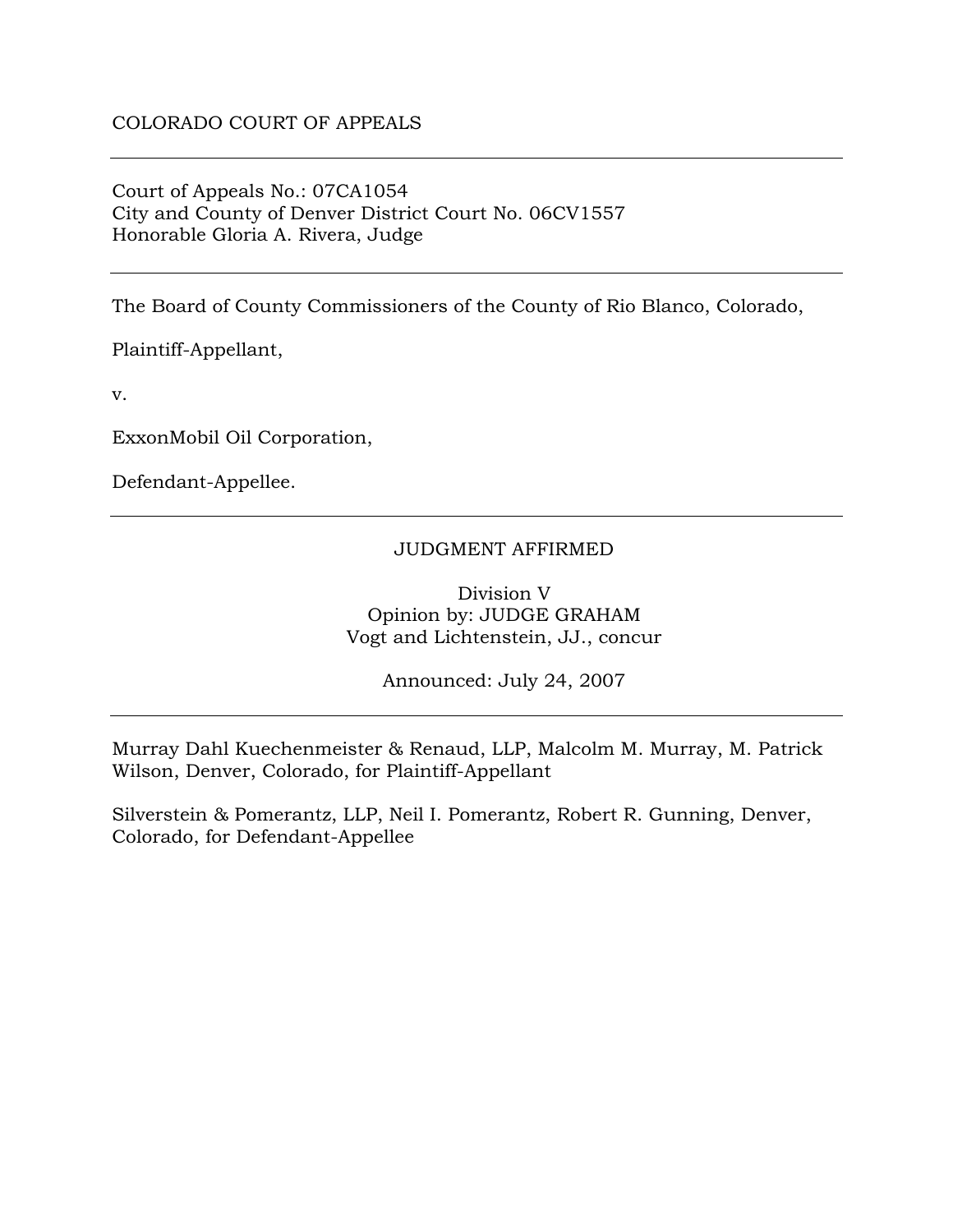Plaintiff, the Board of County Commissioners of Rio Blanco County, appeals the trial court's judgment affirming the determination of the Executive Director of the Colorado Department of Revenue that certain equipment used by defendant, ExxonMobil Oil Corporation, in connection with its natural gas operations in Rio Blanco County, did not constitute "construction and building materials" and therefore could not be assessed under the county and municipal use tax statute, section 29-2-109(1), C.R.S. 2007. We affirm.

ExxonMobil extracts and processes natural gas in Rio Blanco County. To facilitate its operations during the relevant time period here (January 1, 2003 through July 31, 2004), ExxonMobil brought various equipment and materials into Rio Blanco County.

We find it helpful to explain briefly ExxonMobil's natural gas operations, drawing upon facts which are either largely undisputed or were stipulated by the parties. ExxonMobil begins its natural gas extraction and processing operations by drilling a well bore into the earth at a series of well sites to reach natural gas deposits. It inserts varying "strings" of pipe, or casing, into the well bore to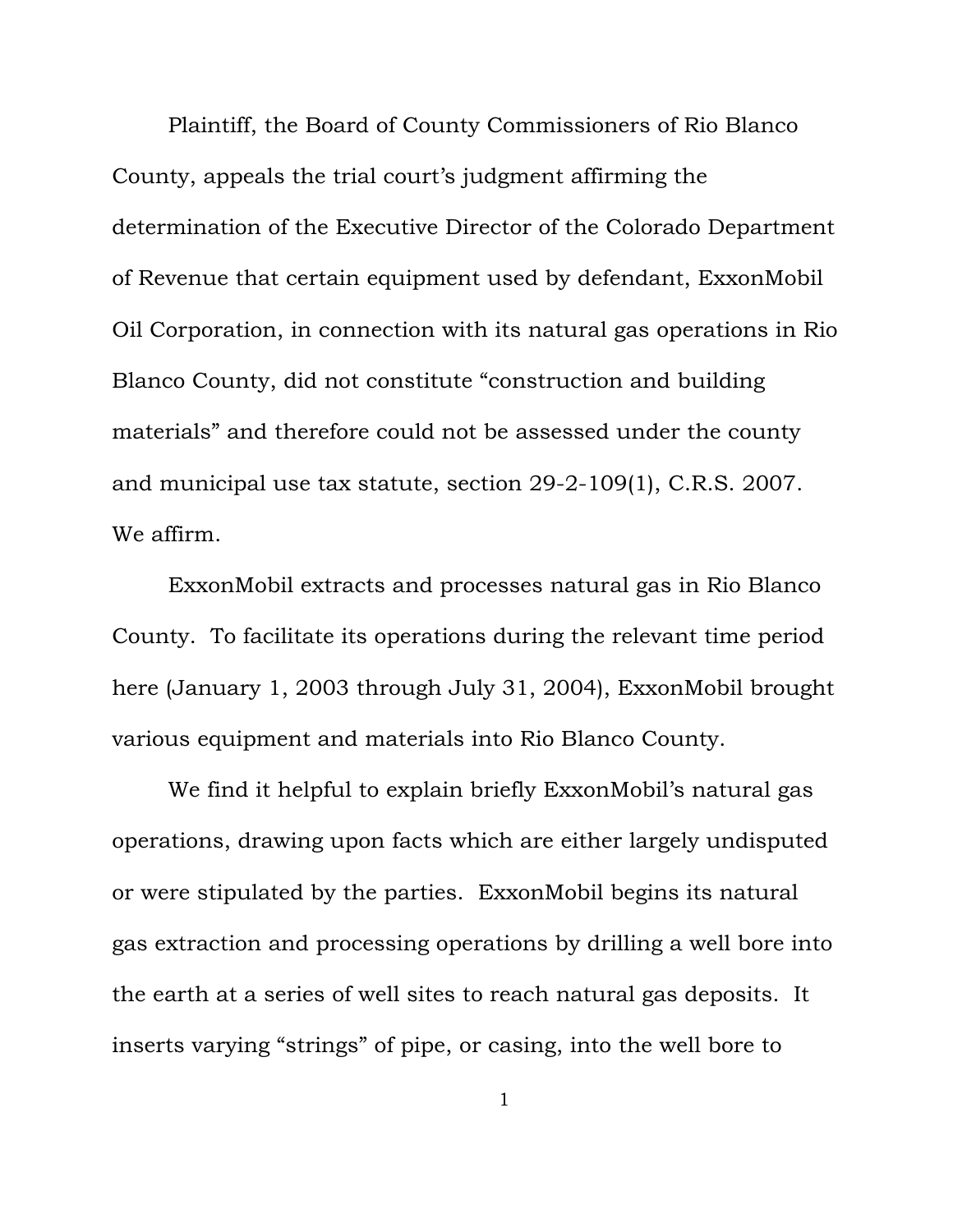prevent its collapse during the extraction process. Some, but not all, of the casing is cemented into place. Natural gas and other accompanying fluids, such as condensate and water, are brought to the surface through linked sections of tubing, known as tubulars, that hang inside the well bore. Surface equipment at the well site, such as casing heads, "Christmas trees" (an assembly of valves, spools, and fittings), and manifolds, regulates and directs the flow of the extracted elements. The elements are initially processed by gas processing units that separate natural gas from oil condensate and water. Tanks at certain of the well sites provide temporary storage for the extracted fluids. A system of pipes, or flowlines, directs the natural gas and any remaining liquids from the well sites to gathering lines, which then direct the elements to one of two of ExxonMobil's gas processing plants in Rio Blanco County.

At the gas processing plants, various equipment, including compressors, amine units, hydrocarbon dewpoint control units, a furl gas system, a separator, and a "slug catcher" (a manifold that separates lighter gas from heavier liquids), further processes the natural gas. Additional storage tanks at the processing plants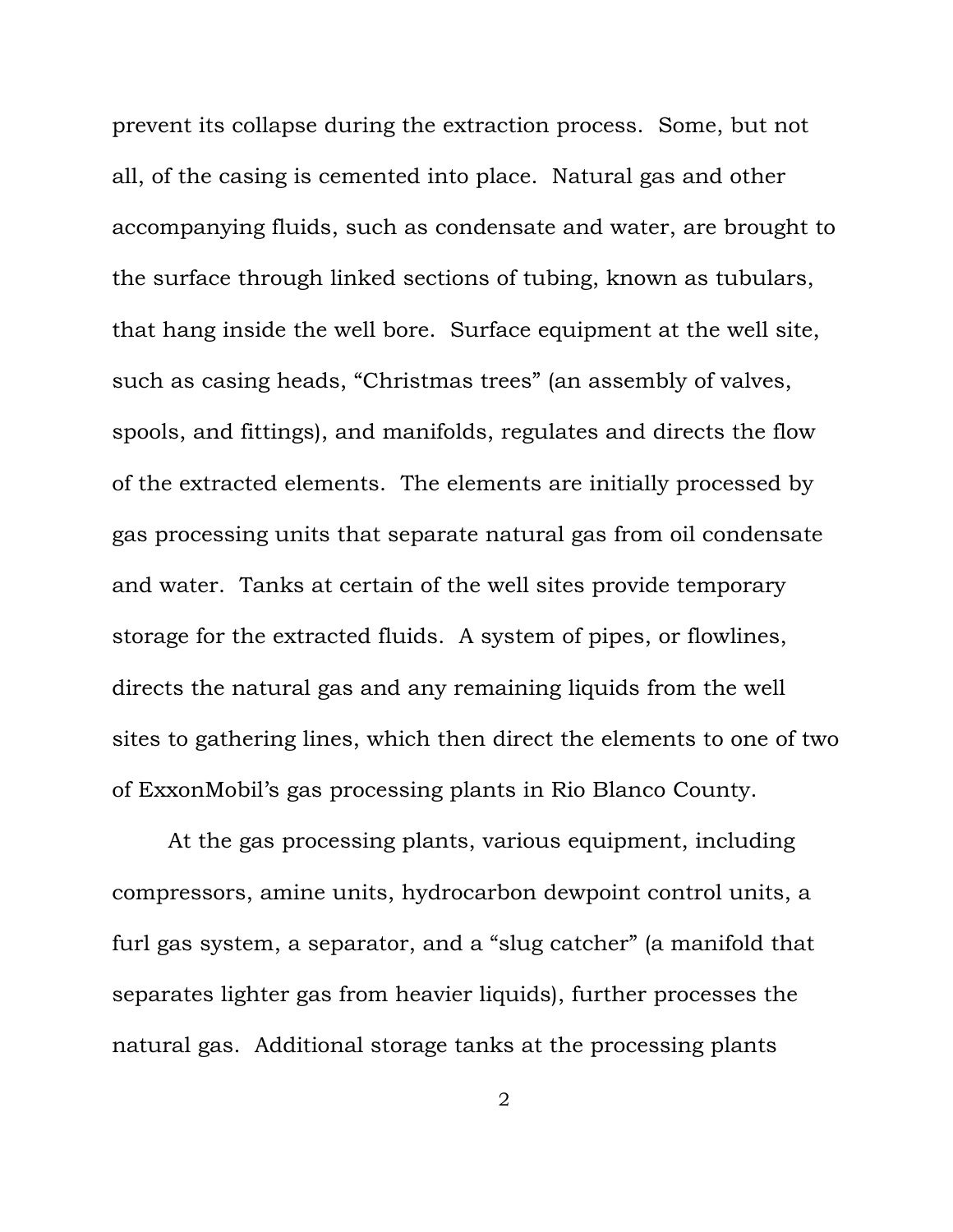collect extracted liquids pending off-site sale or disposal. An instrument and electrical unit (I & E unit) at the processing plant provides an enclosure for computers and company employees that monitor and manage the processing plant.

ExxonMobil also operates saltwater disposal sites where saltwater that has been separated from the natural gas is collected. Equipment at the saltwater disposal sites pumps the saltwater to an injection well, where the saltwater is pumped back into the earth.

Each component of the natural gas system is interconnected, interdependent on, and interrelated to, the other system components. Therefore, if one component is removed or malfunctions, the entire system shuts down or ceases to operate properly.

The various system components are not readily interchangeable or completely fungible; rather, they were selected, designed, and engineered for each specific location and installation. In addition, the individual components at each location, such as tanks, gas processing units, and wellhead configurations, have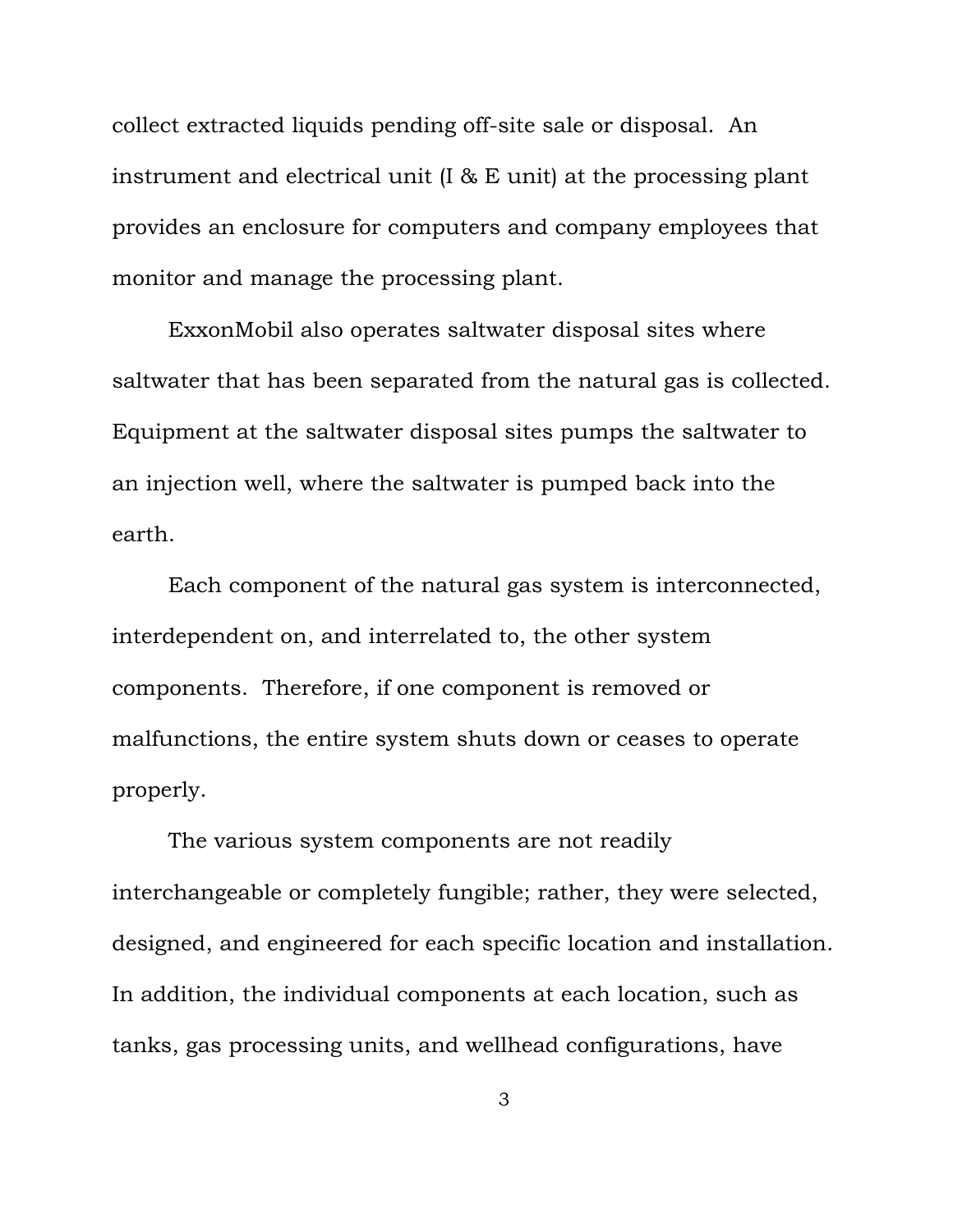specific sizing, ratings, and capacities that meet the criteria of the specific well, including pressure and impurity content. Most of the component parts are attached or connected to the system on site in Rio Blanco County.

The component structures, such as gas processing units, tanks, and other facilities, are durable, have been in place for many years, and in some cases, have been in their present location since the completion of the well. However, certain other equipment, such as gathering lines and flow lines, often has to be repaired or replaced. If equipment needs to be replaced, ExxonMobil will replace it with equipment from its other operations out of state or within Rio Blanco County. Almost all the equipment and materials used in ExxonMobil's natural gas operations are readily moveable. For example, tubulars and some of the casing may be removed from the well bore and reused elsewhere. Surface equipment used by ExxonMobil at the well sites, processing plants, and saltwater disposal sites is designed in a manner that facilitates its movement for the purpose of repair, replacement, or relocation. Certain equipment is designed with roll bars to permit movement on and off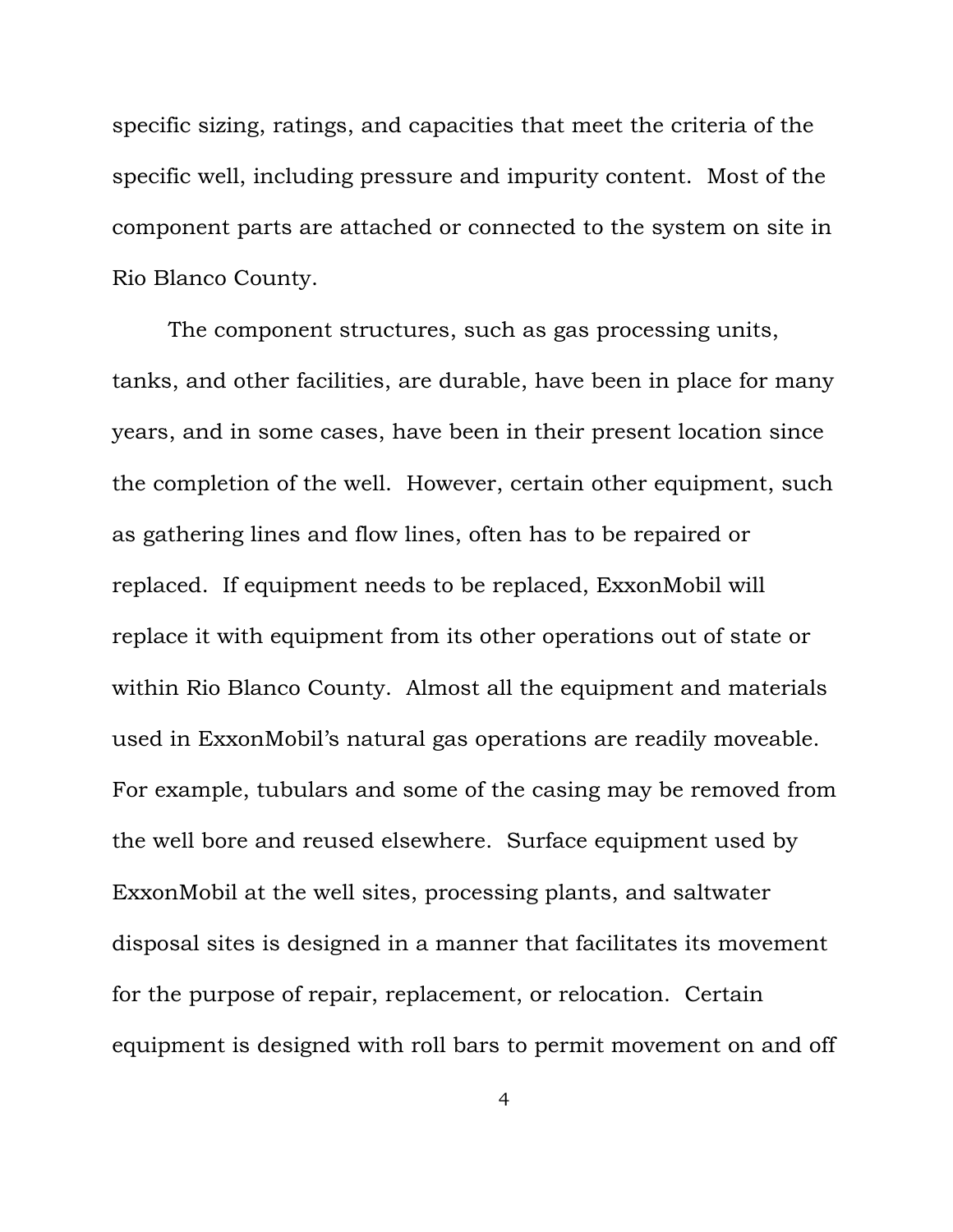the transport trucks. When placed into service, some equipment is bolted to a concrete pad, generally to reduce vibration, while other equipment, such as many of the storage tanks, simply rests on the bare earth. ExxonMobil leased much of the equipment used at one of its processing plants in Rio Blanco County from a third party before purchasing the used equipment.

ExxonMobil tracks the location of all subsurface piping and assigns serial numbers and bar codes to most equipment. ExxonMobil's assets ledgers identify each item of equipment individually, and the equipment at issue here is designated "fixed assets."

Almost all ExxonMobil's well sites in Rio Blanco County are located on land that is leased from the Bureau of Land Management. ExxonMobil has never obtained, and the county does not require, building permits for any of its well bores, pipelines, or equipment. Finally, when a well site is abandoned, ExxonMobil is responsible for remediation and reclamation of the site, which include removal of well pads, grass reseeding, grading, and recontouring the land to its original condition.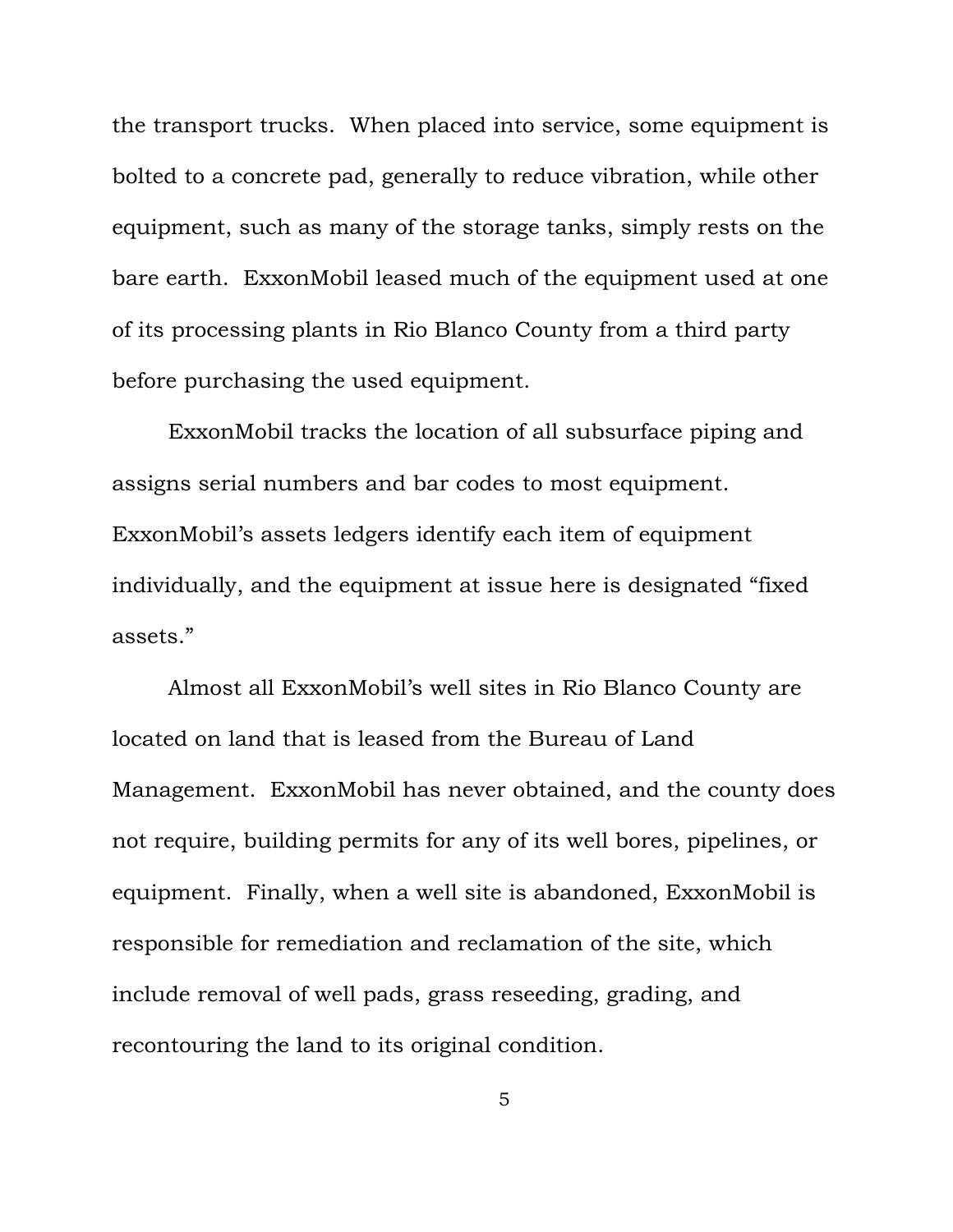The County issued ExxonMobil a notice of deficiency which assessed additional use taxes, plus interest and penalties, in the amount of \$748,400, for the period at issue. The assessment provided that various items of equipment and materials used by ExxonMobil in its natural gas operations in Rio Blanco County constituted taxable "construction and building materials" pursuant to section 29-2-109(1). ExxonMobil appealed the assessment to the County Petition Board, which upheld the assessment.

On appeal from the Petition Board, the Department of Revenue found that the equipment in dispute did not constitute "construction and building materials" under section 29-2-109(1).

The County appealed to the trial court pursuant to sections 29-2-106.1(7) and 39-21-105, C.R.S. 2007. ExxonMobil agreed to pay the use tax on a compressor enclosure at one of its processing plants, and, therefore, that piece of equipment was not at issue before the trial court. After a bench trial, the court upheld the Department's ruling that the equipment in dispute did not constitute "construction and building materials." Specifically, the court determined that the term "construction and building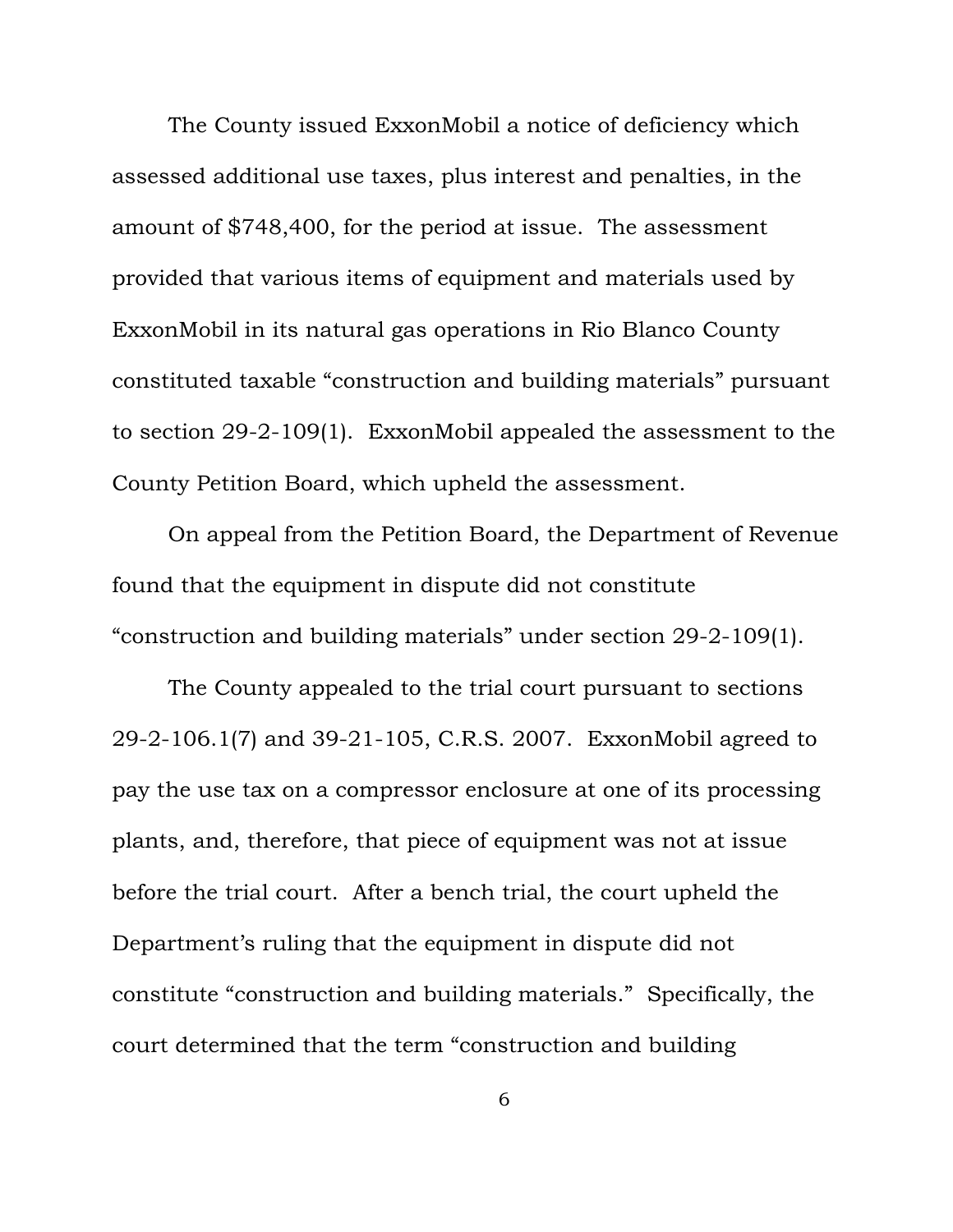materials" means only items that become improvements to real property and that the equipment in dispute was installed for the purpose of natural gas operations and did not add value or constitute an improvement to the real property apart from the business conducted thereon.

The County appeals from a judgment entered after a trial to the court.

## I. Standard of Review

An appeal to the district court pursuant to section 29-2- 106.1(7) is a trial de novo. § 39-21-105(2)(b), C.R.S. 2007. A decision of the district court is reviewable by this court "as is otherwise provided by law." § 39-21-105(7), C.R.S. 2007; *accord Catholic Health Initiatives Colo. v. City of Pueblo*, 183 P.3d 612, 615 (Colo. App. 2007).

We, therefore, review the trial court's judgment as a mixed question of fact and law. We defer to the court's credibility determinations and will disturb its findings of fact only if they are clearly erroneous and not supported by the record. *M.D.C./Wood, Inc. v. Mortimer*, 866 P.2d 1380, 1383 (Colo. 1994); *Page v. Clark*,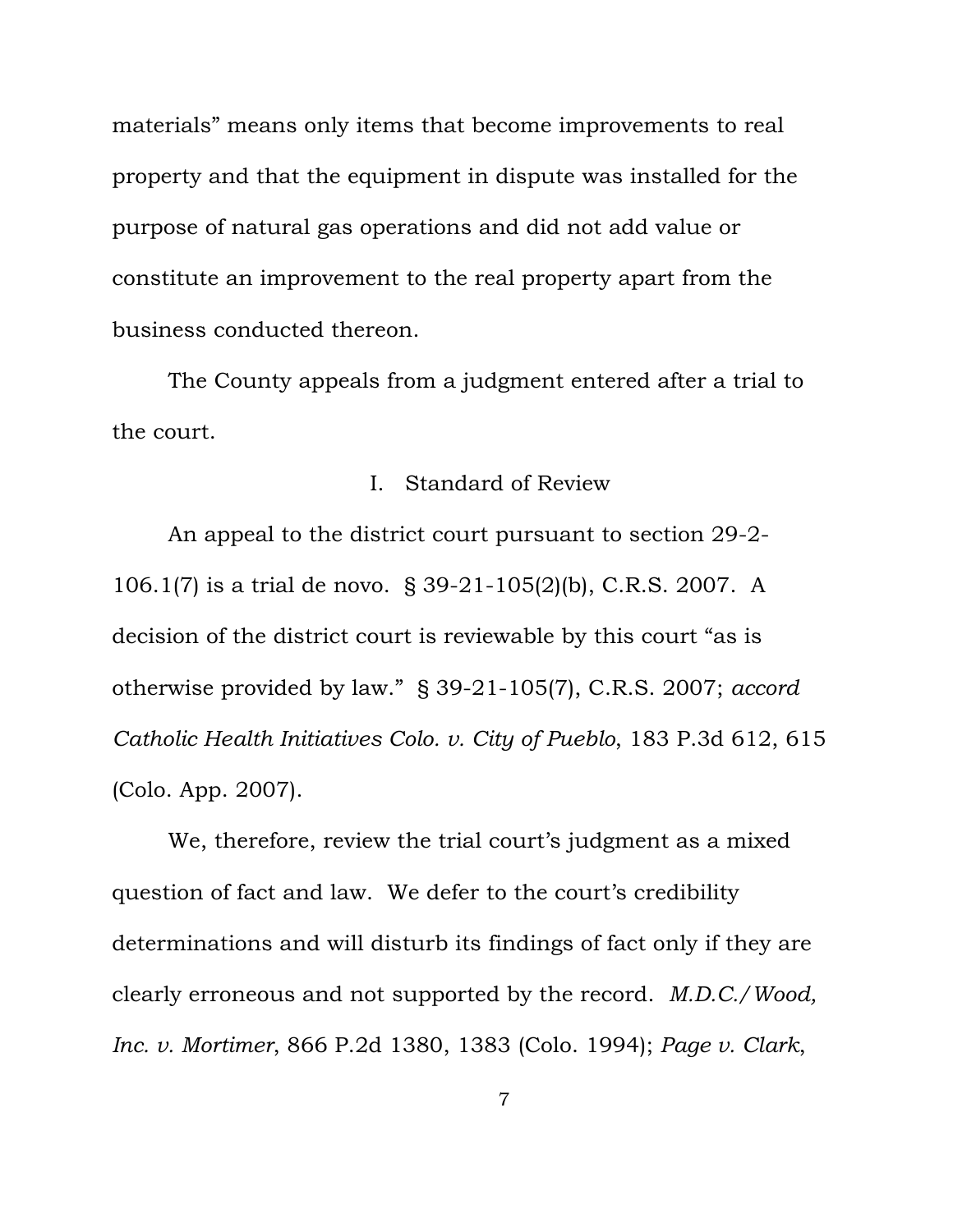197 Colo. 306, 313, 592 P.2d 792, 796 (1979). We review de novo the court's application of the governing legal standards. *Ocmulgee Props. Inc. v. Jeffery*, 53 P.3d 665, 667 (Colo. App. 2001).

Statutory interpretation is a question of law that we review de novo. *Ryals v. St. Mary-Corwin Reg'l Med. Ctr.*, 10 P.3d 654, 659 (Colo. 2000).

Our goal in such interpretation is to determine and give effect to the intent of the General Assembly. *Moffett v. Life Care Ctrs.*, \_\_\_ P.3d \_\_\_, \_\_\_ (Colo. App. No. 07CA0376, May 15, 2008) (citing *Colo. Office of Consumer Counsel v. Pub. Utils. Comm'n*, 42 P.3d 23, 27 (Colo. 2002)). We first consider the statutory language, giving the words in the statute their plain and ordinary meaning. *Golden Animal Hosp. v. Horton*, 897 P.2d 833, 836 (Colo. 1995). A statute should be interpreted as a whole, giving effect to all of its parts. *Zab, Inc. v. Berenergy Corp.*, 136 P.3d 252, 255 (Colo. 2006). "[W]e look at the context in which a statutory term appears, and the meaning of a word may be ascertained by reference to the meaning of words associated with it." *Wolf Creek Ski Corp. v. Bd. of County Comm'rs*, 170 P.3d 821, 825 (Colo. App. 2007) (quoting *Robinson v.*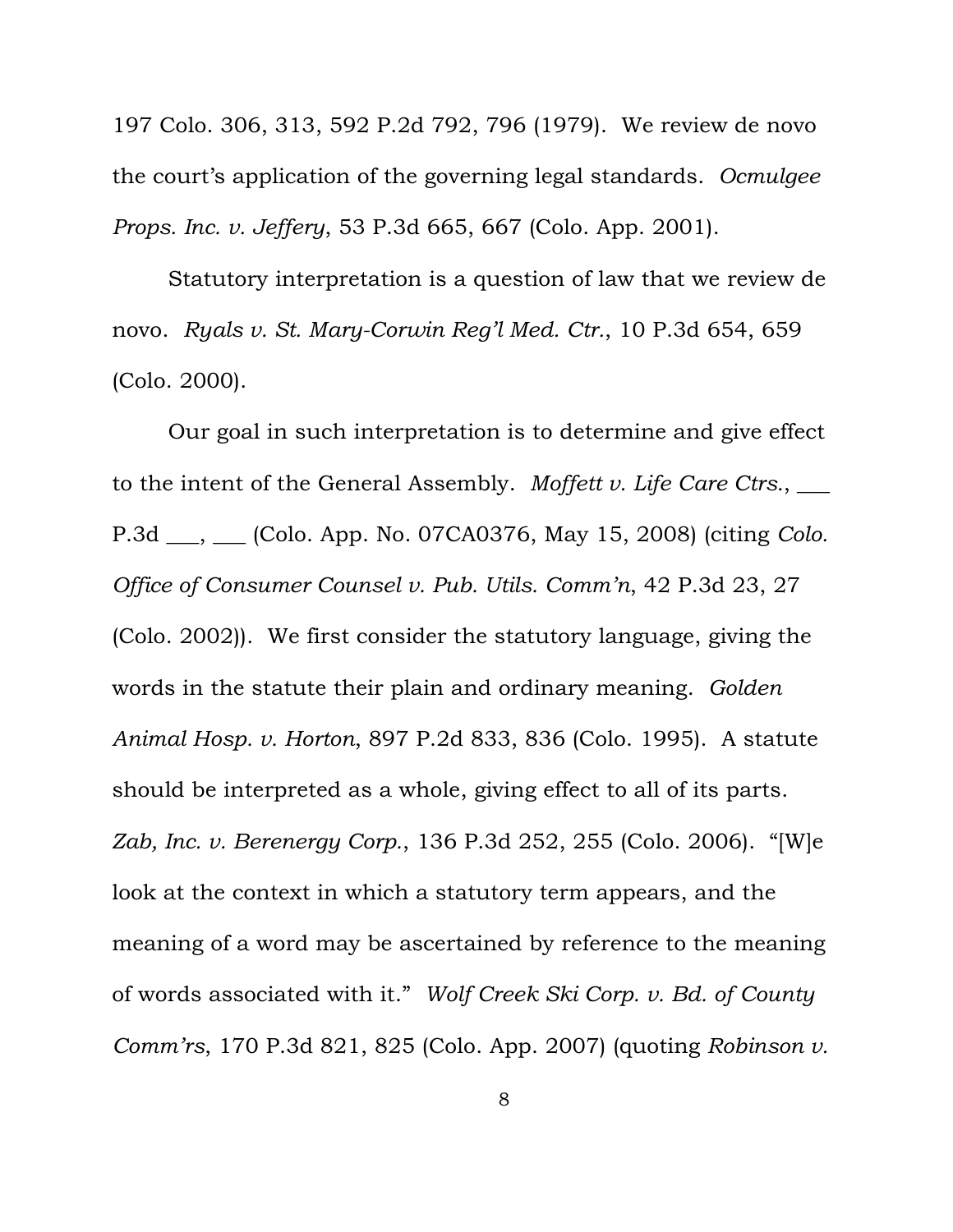*Colo. State Lottery Div.*, 155 P.3d 409, 413 (Colo. App. 2006), *aff'd in part and rev'd in part*, 179 P.3d 998 (Colo. 2008)); *see Premier Farm Credit, PCA v. W-Cattle, LLC*, 155 P.3d 504, 513 (Colo. App. 2006).

If the language of a statute "is clear and the intent of the General Assembly may be discerned with certainty, we need not resort to other rules of statutory interpretation." *W. Fire Truck, Inc. v. Emergency One, Inc.*, 134 P.3d 570, 573 (Colo. App. 2006). But if the language is ambiguous, we look to "legislative history, prior law, the consequences of a given construction, and the goal of the statutory scheme to ascertain the correct meaning of a statute." *Bd. of County Comm'rs v. Costilla County Conservancy Dist.*, 88 P.3d 1188, 1193 (Colo. 2004) (quoting *People v. Luther*, 58 P.3d 1013, 1015 (Colo. 2002)).

We also presume that the legislature intended a just and reasonable result, § 2-4-201(1)(c), C.R.S. 2007, and courts will not interpret a statute in a manner that leads to an absurd or unreasonable result. *Wolf Creek Ski Corp.*, 170 P.3d at 826.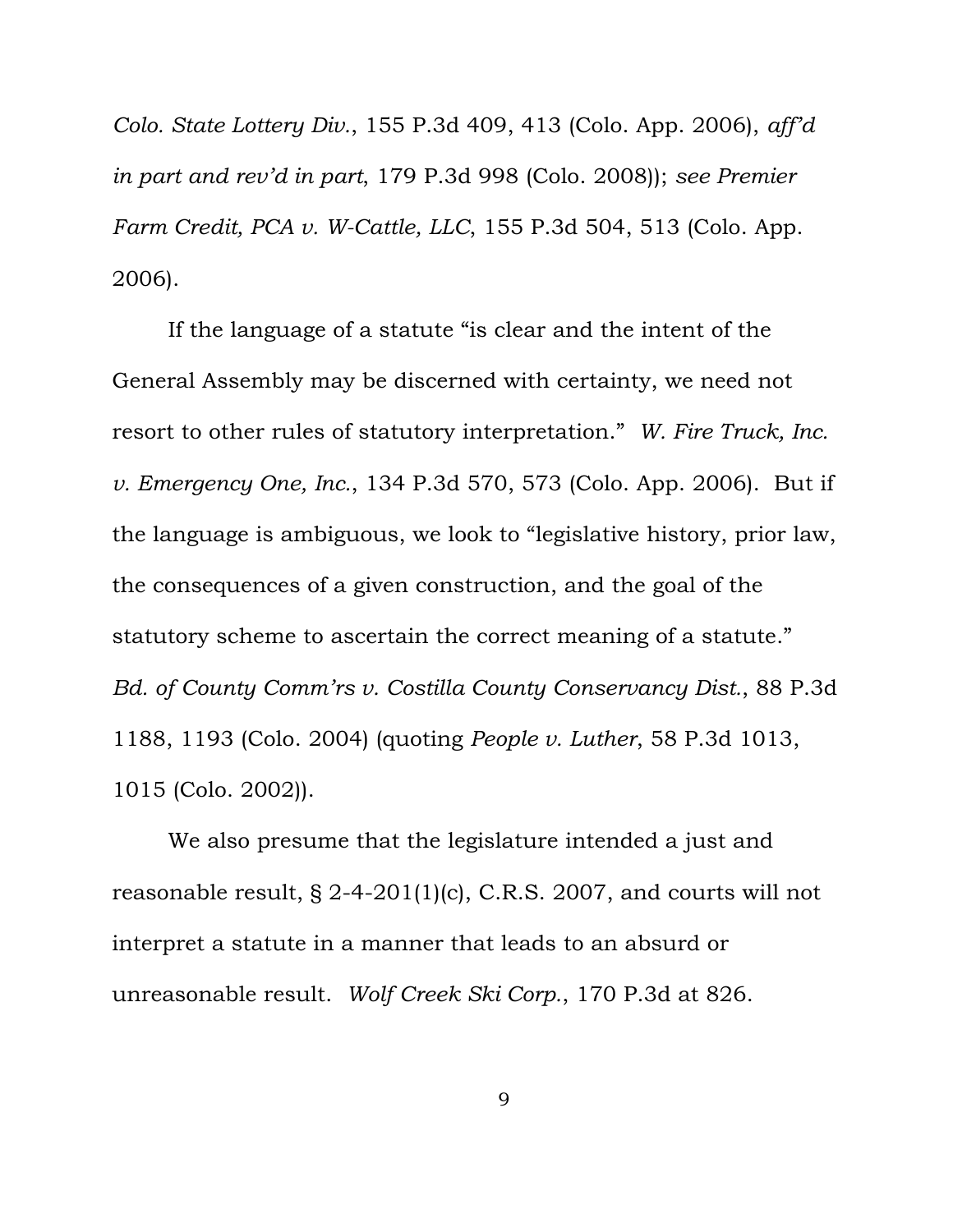When interpreting tax statutes, a court should not view the power to impose taxes expansively, and should resolve doubts in favor of the taxpayer. *Ball Corp. v. Fisher*, 51 P.3d 1053, 1056 (Colo. App. 2001). "The general rule, long followed in Colorado, is that the taxing power and taxing acts are construed strictly against the taxing authority and in favor of the taxpayer." *Rocky Mountain Prestress, Inc. v. Johnson*, 194 Colo. 560, 564 n.2, 574 P.2d 88, 91 (1977) (quoting *City & County of Denver v. Sweet*, 138 Colo. 41, 52, 329 P.2d 441, 447 (1958)).

In analyzing the language of the use tax provisions here, we recognize the principle that "[u]se taxes are enacted primarily to equalize the tax burden as between those who purchase within and without the state." *Matthews v. State*, 193 Colo. 44, 47, 562 P.2d 415, 417 (1977). Here, although we are dealing with a county, rather than a state, the principle applies with equal force.

Construction of a statute by administrative officials charged with its enforcement, such as the Department of Revenue, shall be given great deference. However, administrative regulations are not absolute rules. They may not conflict with the design of the statute,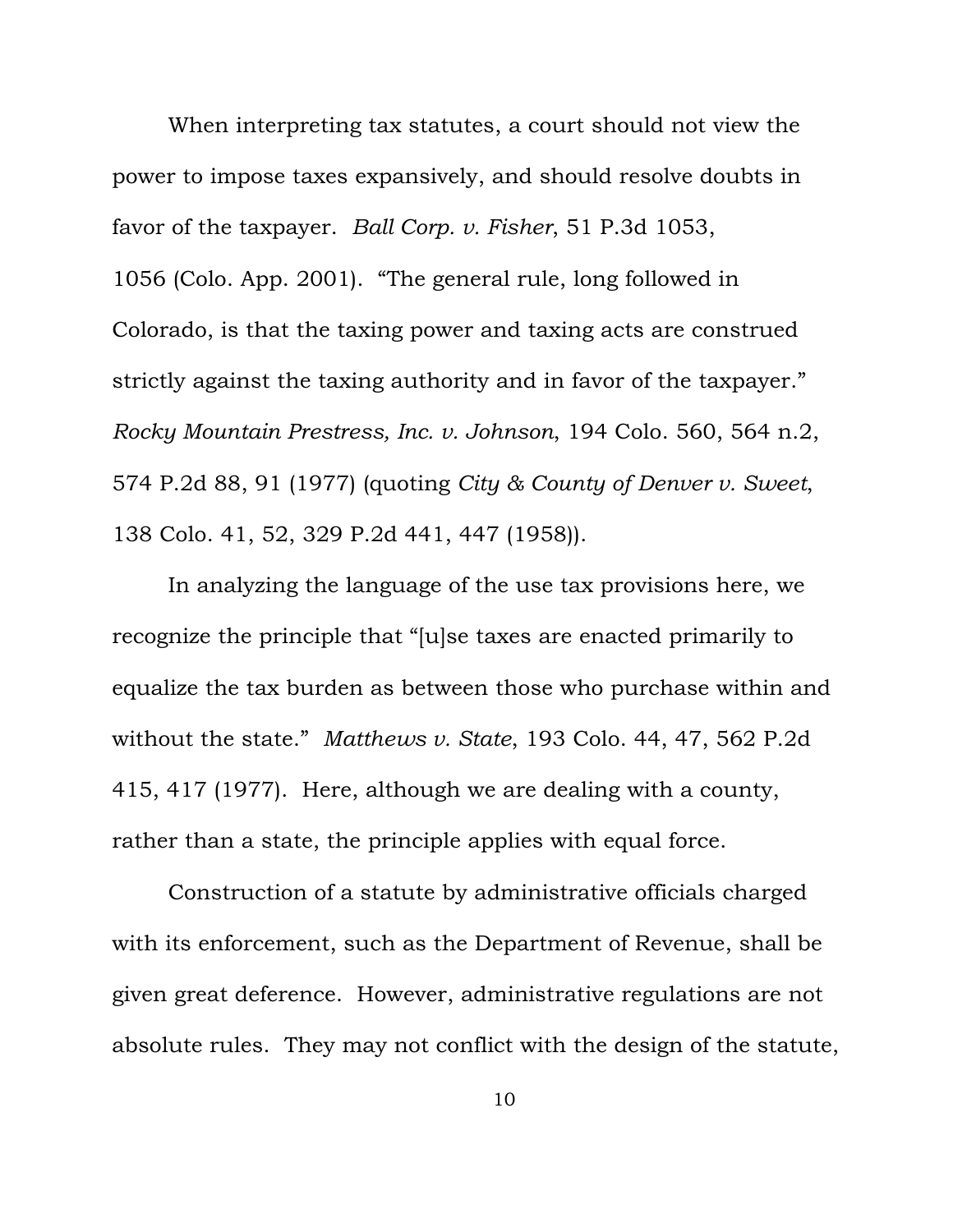and when they do, a court has a duty to invalidate them. Furthermore, when an administrative official misconstrues a statute and issues a regulation beyond the scope of a statute, its acts are in excess of the administrative authority granted. *See Travelers Indem. Co. v. Barnes*, 191 Colo. 278, 282, 552 P.2d 300, 303 (1976).

II. "Construction and Building Materials"

The County contends that the trial court erred in holding that the equipment in dispute does not constitute "construction and building materials," as contemplated by section 29-2-109(1), and that the County's interpretation of "construction and building materials," as set forth in Rio Blanco County Resolution 81-1, exceeds in scope the intent of section 29-2-109(1). We agree with the trial court.

Section 29-2-109(1) states in relevant part:

The use tax ordinance, resolution, or proposal of any town, city, or county adopted pursuant to this article shall be imposed only for the privilege of using or consuming in the town, city, or county any construction and building materials purchased at retail or for the privilege of storing, using, or consuming in the town, city, or county any motor and other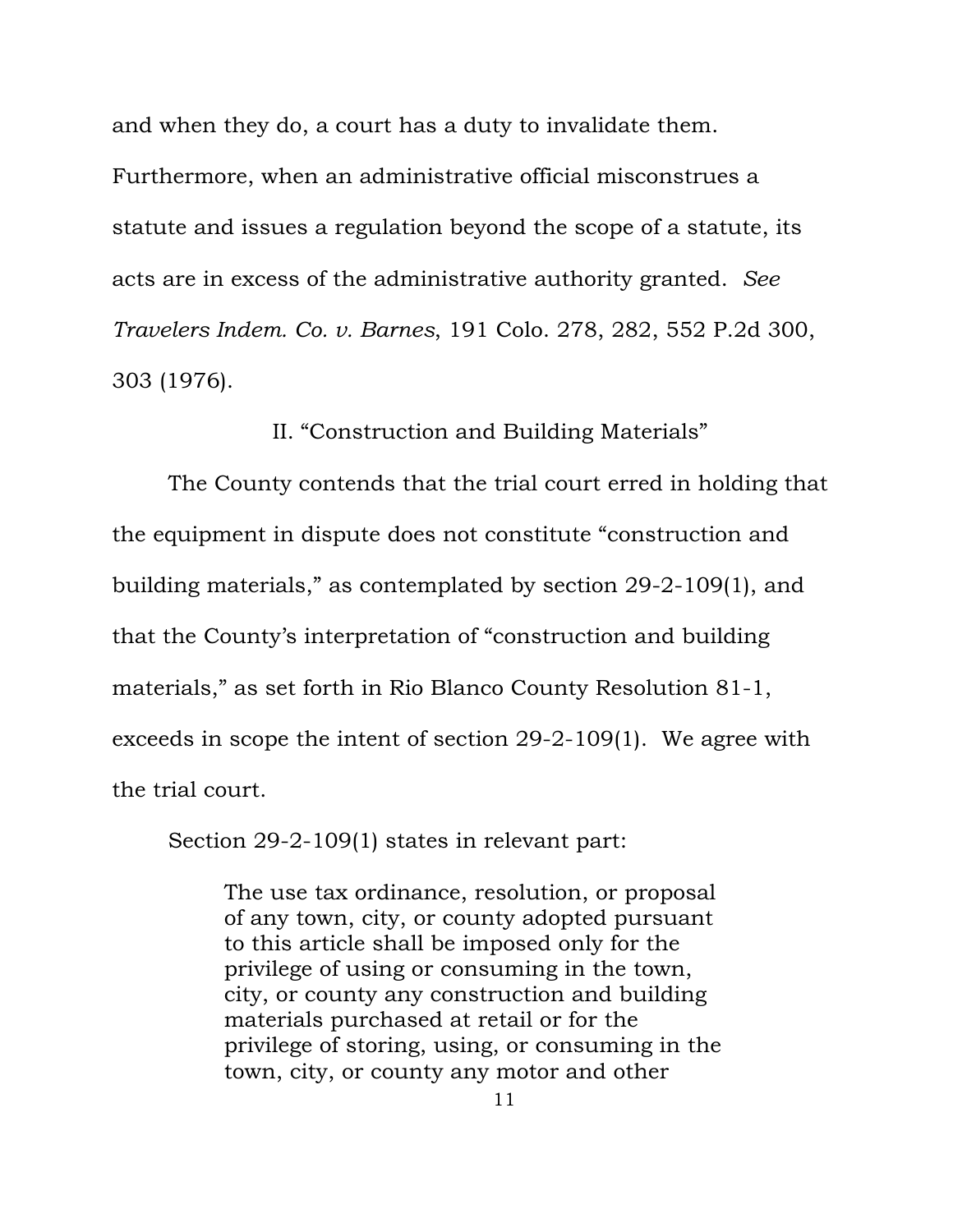vehicles, purchased at retail on which registration is required, or both.

Subsequent to the enactment of section 29-2-109(1), the County defined "construction and building materials" as "*tangible personal property* which is stored, used or *consumed* in Rio Blanco County and which is *intended* to become a *part of*, *attached to*, or a *component of a building, structure*, road, or appurtenance in Rio Blanco County." Rio Blanco County Resolution 81-1, art. IV, § I(A) (1981) (emphasis added). Based upon this definition of "construction and building materials," the County imposed a use tax on equipment used in the construction and operations of mining and industrial companies.

The term "construction and building materials" is not defined by section 29-2-109(1). "Where a term 'is not defined by the statute, . . . we must assume that the General Assembly intended that th[e] phrase be given its usual and ordinary meaning.'" *Barron v. Kerr-McGee Rocky Mountain Corp.*, 181 P.3d 348, 350 (Colo. App. 2007) (quoting *Enright v. City of Colorado Springs*, 716 P.2d 148, 149 (Colo. App. 1985)); *see also Anderson v. M.W. Kellogg Co.*, 766 P.2d 637, 640 (Colo. 1988). In determining that meaning, we must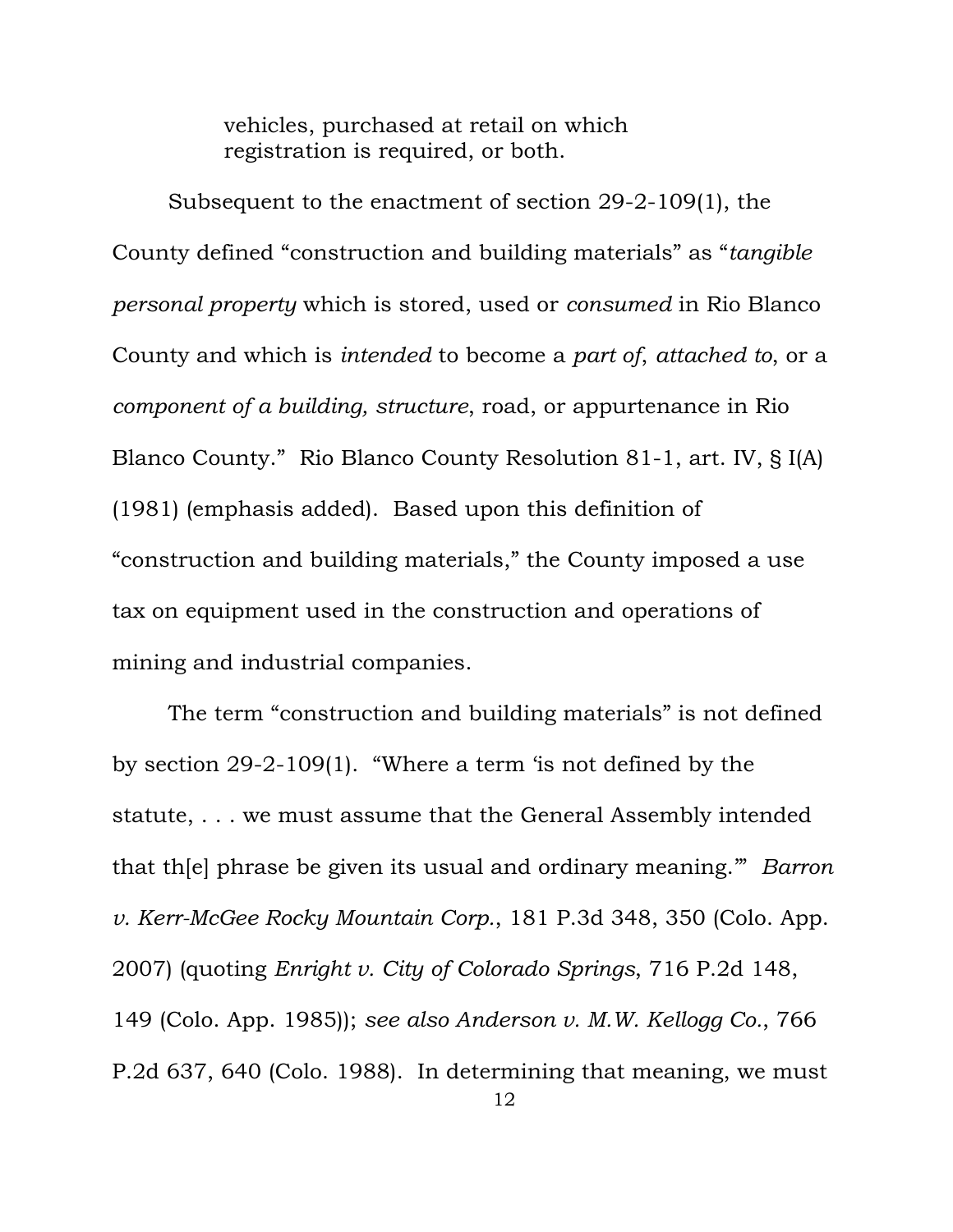remain cognizant that tax statutes "will not be extended beyond the clear import of the language used, nor will their operation be extended by analogy," and that "[a]ll doubts will be construed against the government and in favor of the taxpayer." *Transponder Corp. v. Prop. Tax Adm'r*, 681 P.2d 499, 504 (Colo. 1984) (quoting *Associated Dry Goods Corp. v. City of Arvada*, 197 Colo. 491, 496, 593 P.2d 1375, 1378 (1979)); *accord OPEX Commc'ns, Inc. v. Prop. Tax Adm'r*, 166 P.3d 225, 227 (Colo. App. 2007); *see also Sweet*, 138 Colo. at 52, 329 P.2d at 447.

We begin our analysis by looking to the common understanding of the term "construction and building materials." The word "material," when used as a noun, means "the basic matter (as metal, wood, plastic, fiber) from which the whole or the greater part of something physical (as a machine, tool, building, fabric) is made." *Webster's Third New International Dictionary* 1392 (1993). Definitions of "construction" include "the act of putting parts together to form a complete integrated object: FABRICATION" as well as "something built or erected: STRUCTURE." *Id.* at 489; *see also Padilla v. Sch. Dist. No. 1*, 25 P.3d 1176, 1182 n.5 (Colo. 2001).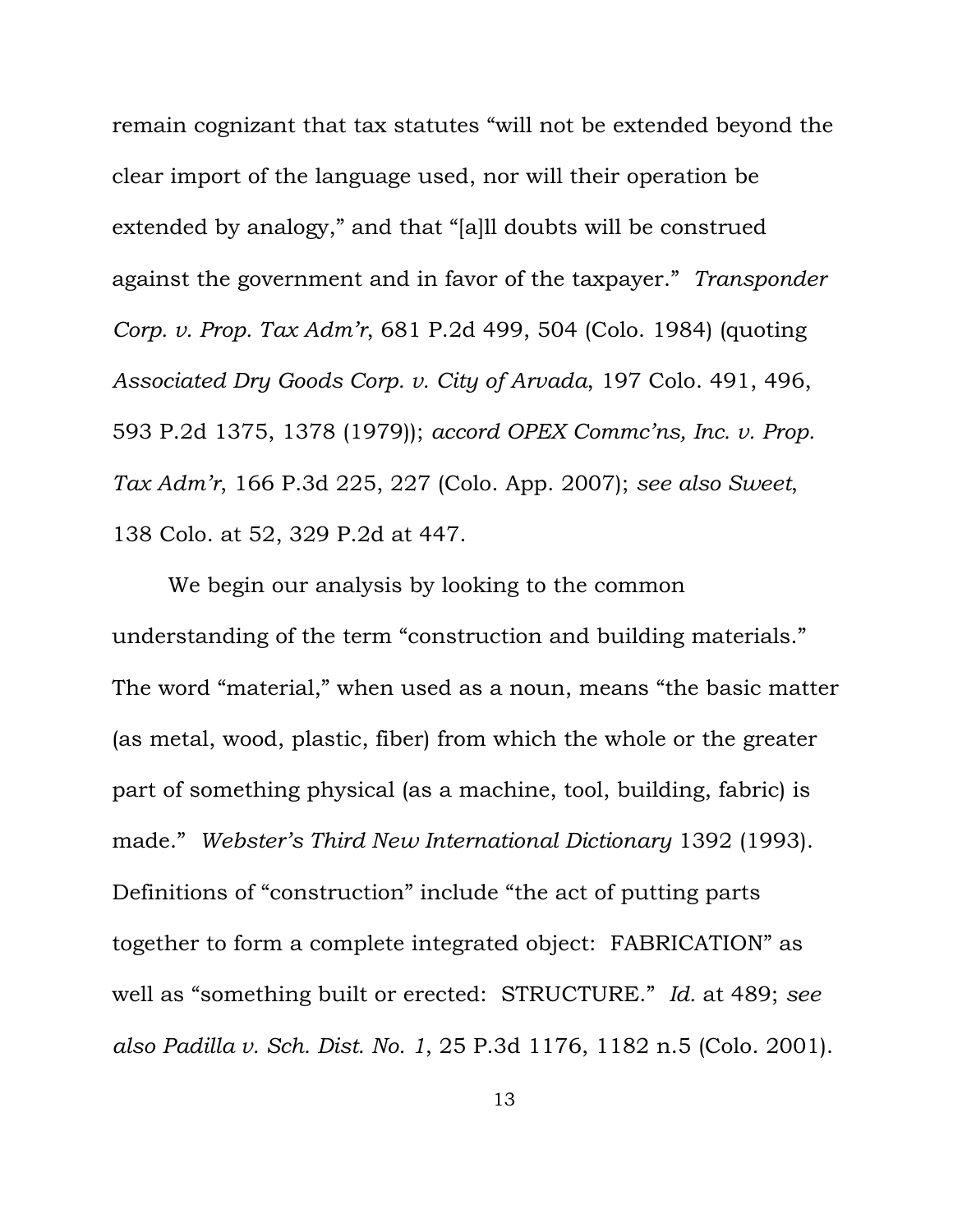Used as an adjective, "building" is "the art or business of assembling materials into a structure." *Webster's* at 489.As relevant here, "structure" is defined as "[a]ny construction, production, or piece of work artificially built up or composed of parts purposefully joined together [a building is a structure]." *Black's Law Dictionary* 1464 (8th ed. 2004).

Nothing in the plain and ordinary meaning of these words suggests, as the County has concluded, that they are synonymous with all types of tangible personal property, including items which can be consumed within the county or which one might intend to attach to, or become a component part of, a completed structure or building. In our view, giving such an expanded meaning to "construction and building materials purchased at retail" would broaden the scope of section 29-2-109(1) to an unreasonable and unintended degree.

In contrast, our interpretation of the words "construction and building materials" relies upon their plain and ordinary meaning, which, as the trial court concluded, refers to materials used in creating structures that are associated with, and generally become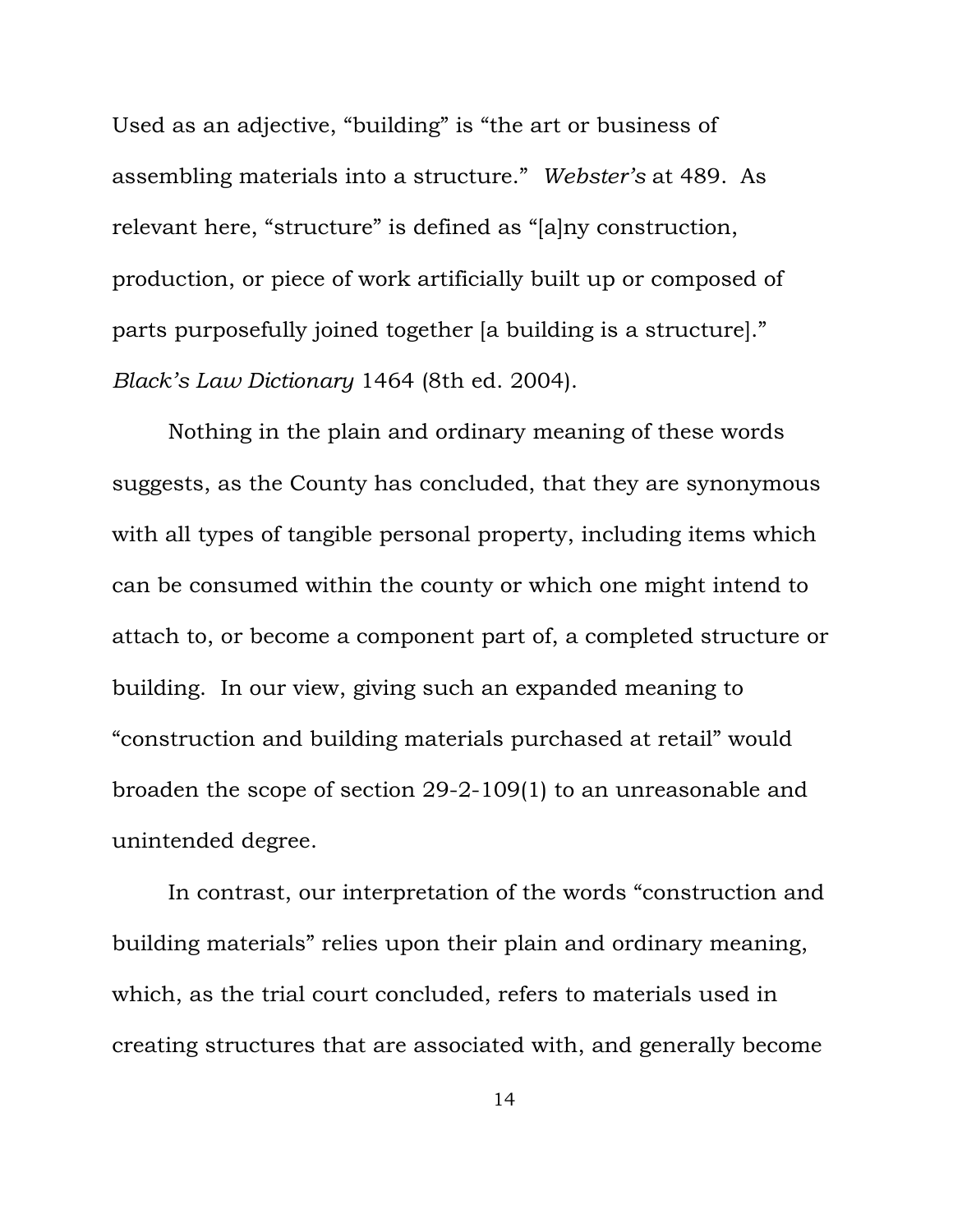a part of, the realty. Construction and building materials are assembled into and become part of a structure so that they lose their individual identities and take on a new composite form -- that of a building or structure that is generally associated with the realty upon which it is built. *See Andrews v. Williams*, 115 Colo. 478, 481, 173 P.2d 882, 883 (1946); *see also Updegraff v. Lesem*, 15 Colo. App. 297, 306, 62 P. 342, 345 (1900) (items of mining equipment were placed upon the mining premises for the purpose of carrying on the business for which the lease was taken, that is, for the purpose of working the mine and, therefore, they were trade fixtures and not real property).

Furthermore, the General Assembly's use of the term "construction and building materials" in sections 39-26-708 and 39-26-710, C.R.S. 2007, supports our interpretation. Section 39- 26-708 exempts from sales and use tax "sales of construction and building materials" for use in the "building, erection, alteration, or repair of structures, highways, roads, streets, and other public works," suggesting that construction and building materials are used on structures that become a permanent part of the realty.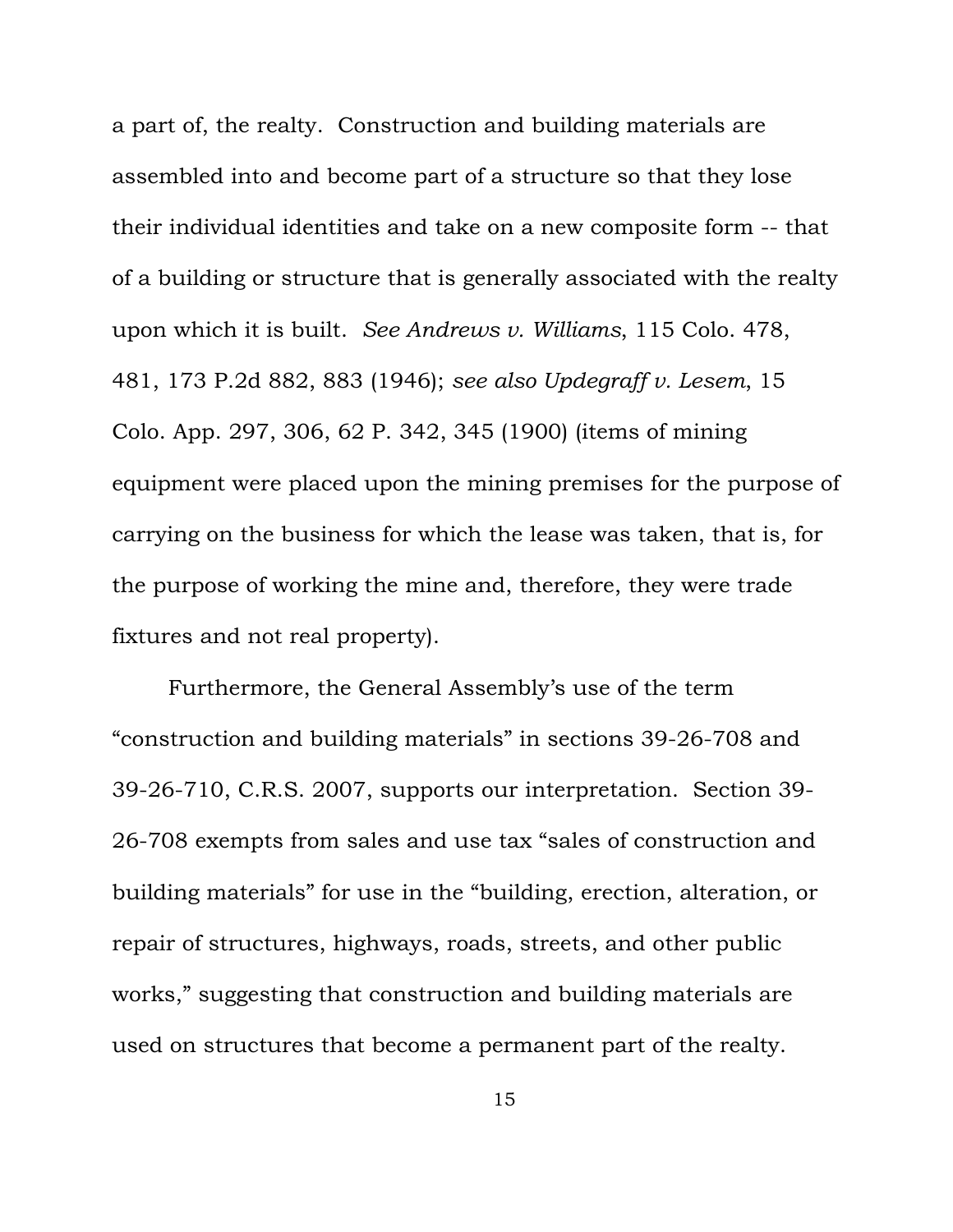Section 39-26-710 exempts "construction and building materials" used to construct and maintain railroad tracks, again suggesting that construction and building materials are used on structures which become a permanent part of the realty.

Here, each piece of equipment included in ExxonMobil's natural gas operation survives its use, and unlike building and construction materials which are actually transformed into a structure, it does not perish or lose its component identity when it is incorporated into, and functions with, the operating system. The items of equipment at issue here, including pipelines, holding tanks, and Christmas trees, are components of an operating system that can be permanent, but can also be disassembled and moved to a new location. The evidence in the record also demonstrates that each component of the natural gas system contains a separate tracking number. Therefore, the components of this industrial operating system did not become such an integral part of the real property as to lose their identity as separate things and have their individual existence merged into that of the realty.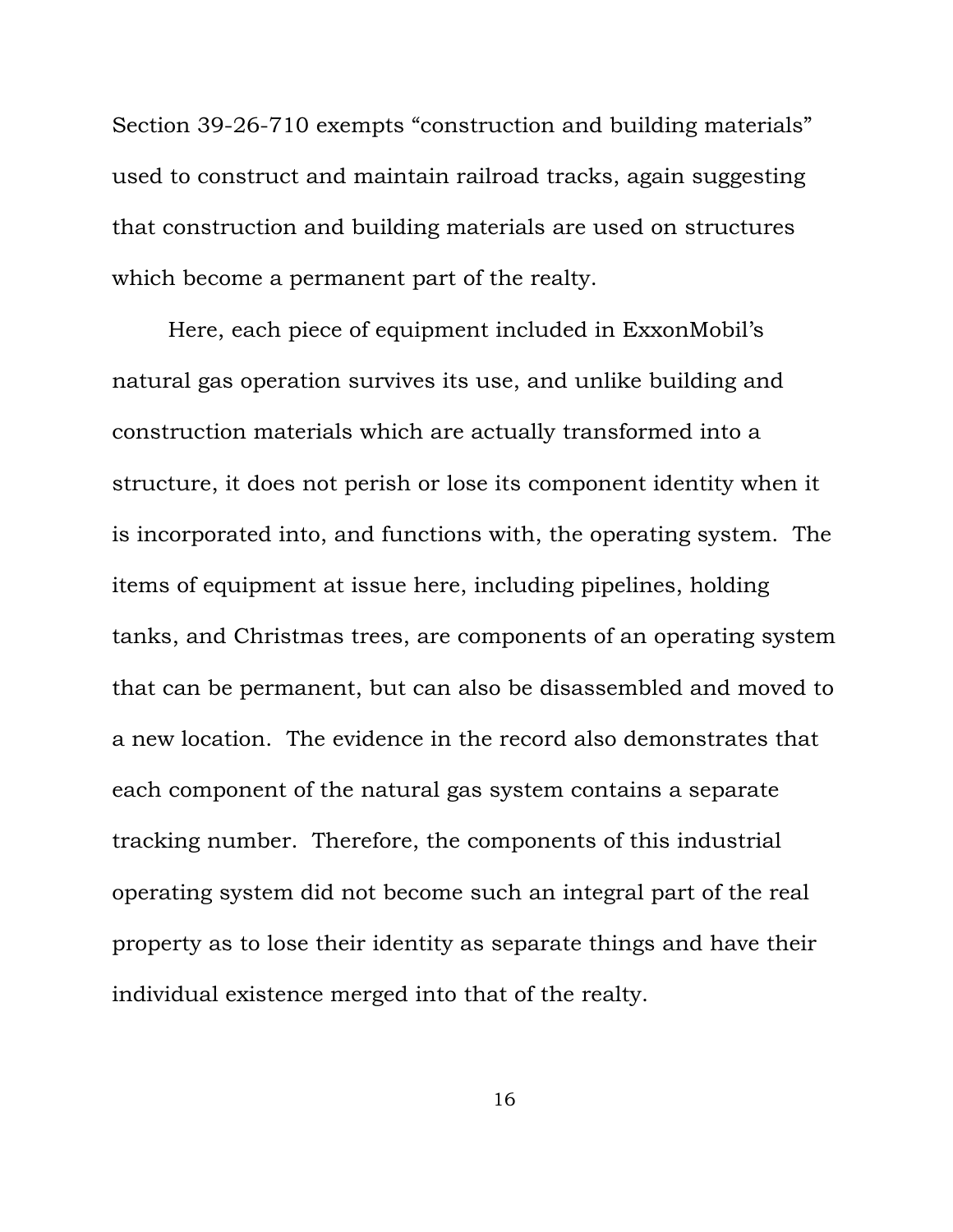We also note that when a well site is abandoned, ExxonMobil is responsible for remediation and reclamation of the site, which involves removal of the equipment from the land and restoration of the land to its original condition. *See* Oil & Gas Conservation Comm'n Reclamation Regulations 1001(a) & 1004(a), 2 Code Colo. Regs. 404-1. This also suggests that ExxonMobil's operating system is removable and is not the kind of structure that one would typically characterize as a part of the real property where it is located.

The equipment and components in the system may be considered "personal property" or "trade fixtures" that do not become part of an improvement to real property, but frequently are, and ultimately will, be removed by ExxonMobil. "Personal property" is defined in the ad valorem tax statute as "everything that is the subject of ownership and that is not included within the term 'real property,'" including "machinery, equipment, and other articles related to a commercial or industrial operation that are either affixed or not affixed to the real property for proper utilization of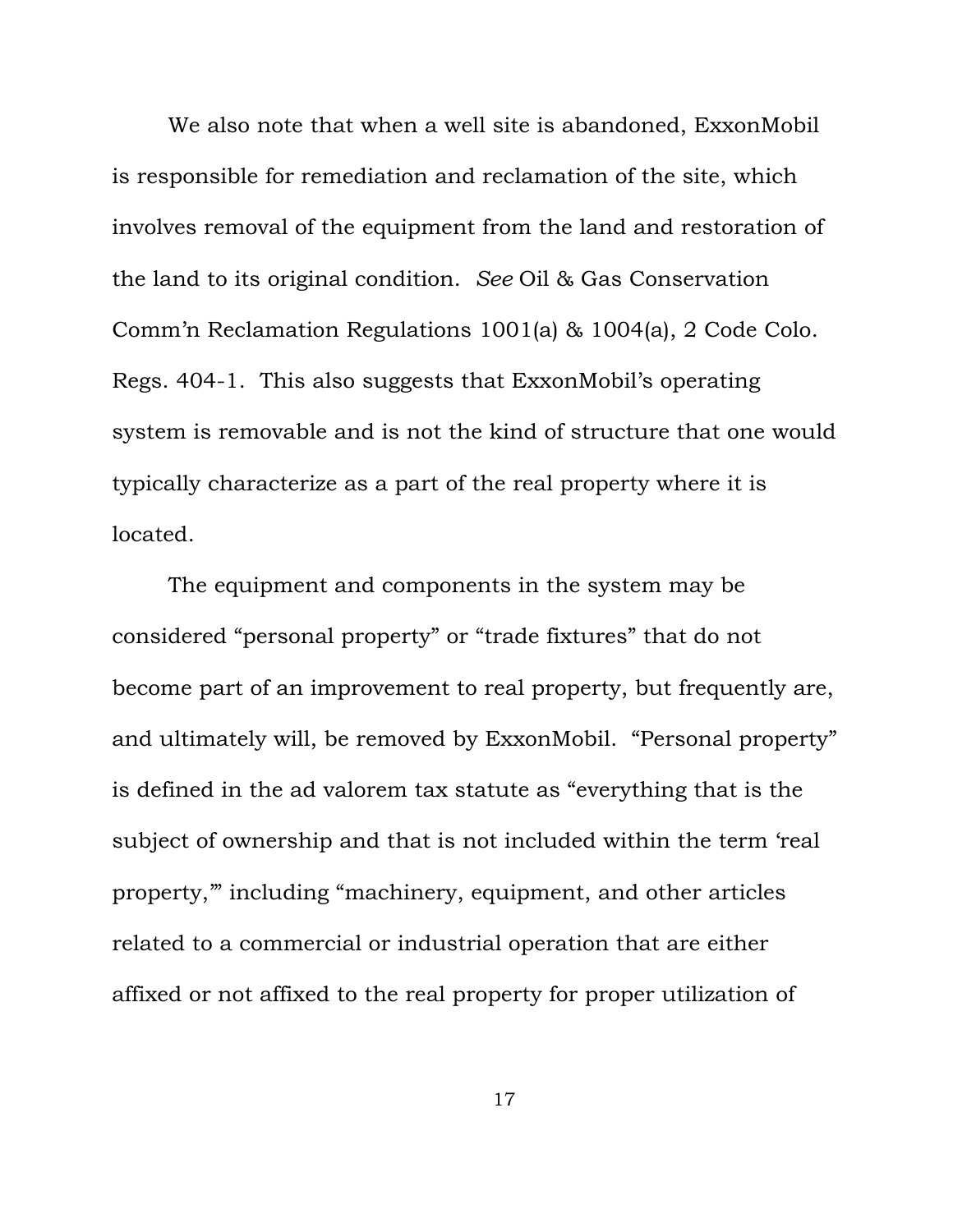such articles." § 39-1-102(11), C.R.S. 2007. The definition of

"personal property" further states that

any pipeline, telecommunications line, utility line, cable television line, or other similar business asset or article installed through an easement, right-of-way, or leasehold for the purpose of commercial or industrial operation and not for the enhancement of real property shall be deemed to be personal property, including, without limitation, oil and gas distribution and transmission pipelines, gathering system pipelines, flow lines, process lines, and related water pipeline collection, transportation, and distribution systems. Structures and other buildings installed on an easement, right-of-way, or leasehold that are not specifically referenced in this subsection (11) shall be deemed to be improvements pursuant to subsection (7) of this section.

*Id.* A "trade fixture" is defined as "[r]emovable personal property that a tenant attaches to leased land for business purposes, such as a display counter." *Black's Law Dictionary* 669.

The County's interpretation of "construction and building materials" is so broad that it would tax nearly every item of personal property -- whether or not it was purchased at retail within or outside the county. For example, applying the County's definition, the tax would apply to all personal property whether or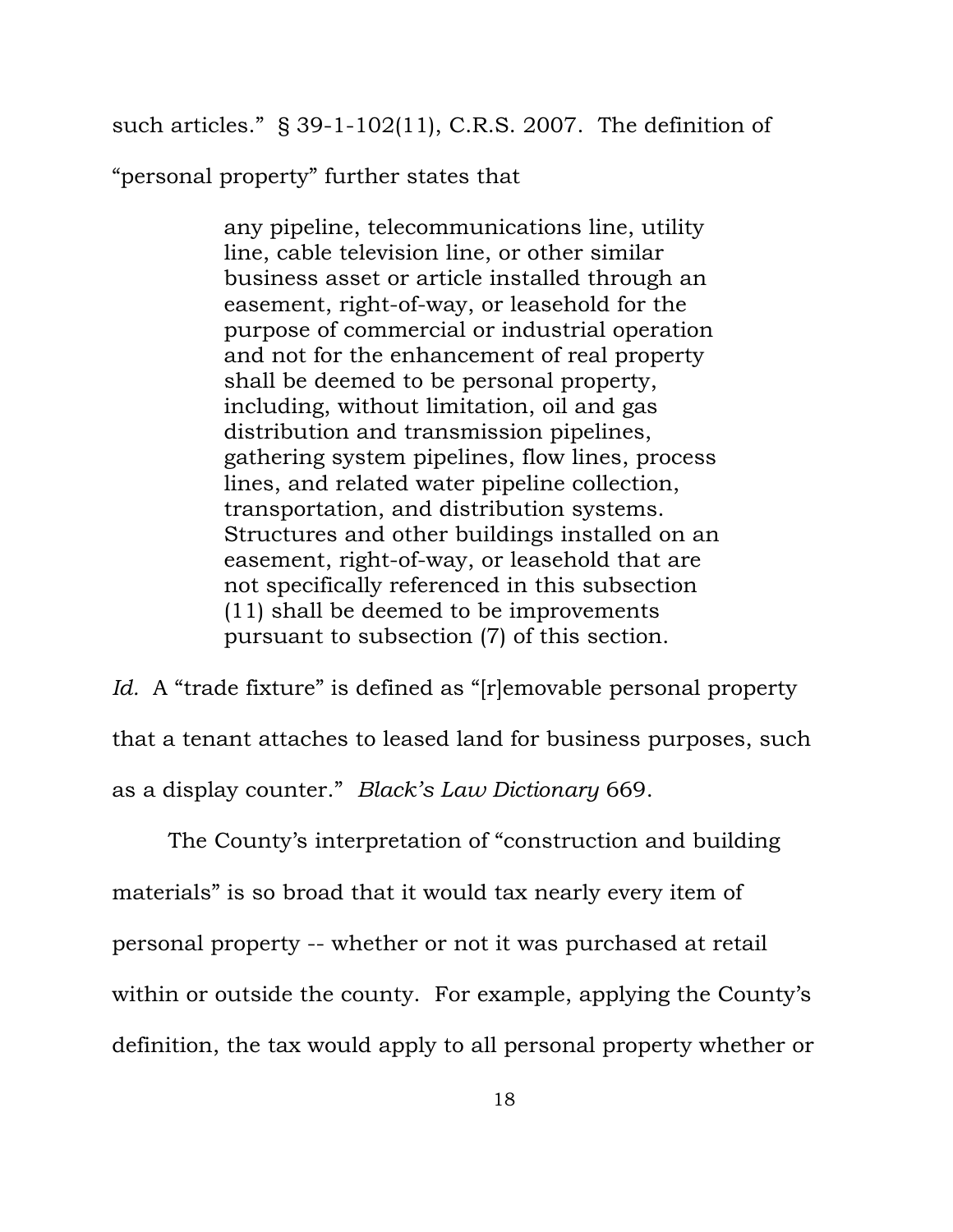not it was mobile. This would include measuring equipment, tools, computers, and valves, indeed, all components of the system. Taken to its logical extreme, the County's definition would encompass property that could be consumed within the county, reaching to such items as gas flared from wells and stored saltwater. We cannot accept the County's interpretation without contorting the plain words of the statute and disregarding the requirement of construing the statute strictly against the taxing authority. Indeed, that interpretation would expand the commonly understood term "construction and building materials" to include computers, notepads, and telephones.

The County contends that all parts of ExxonMobil's system constitute an improvement to the real property and therefore the system was constructed and built with taxable materials. In support of its position, the County relies upon *Barron v. Kerr-McGee Rocky Mountain Corp.*, 181 P.3d 348 (Colo. App. 2007). There, a division of this court concluded that a storage tank became an improvement to realty for purposes of the Colorado Workers' Compensation Act and Kerr-McGee's status as an employer making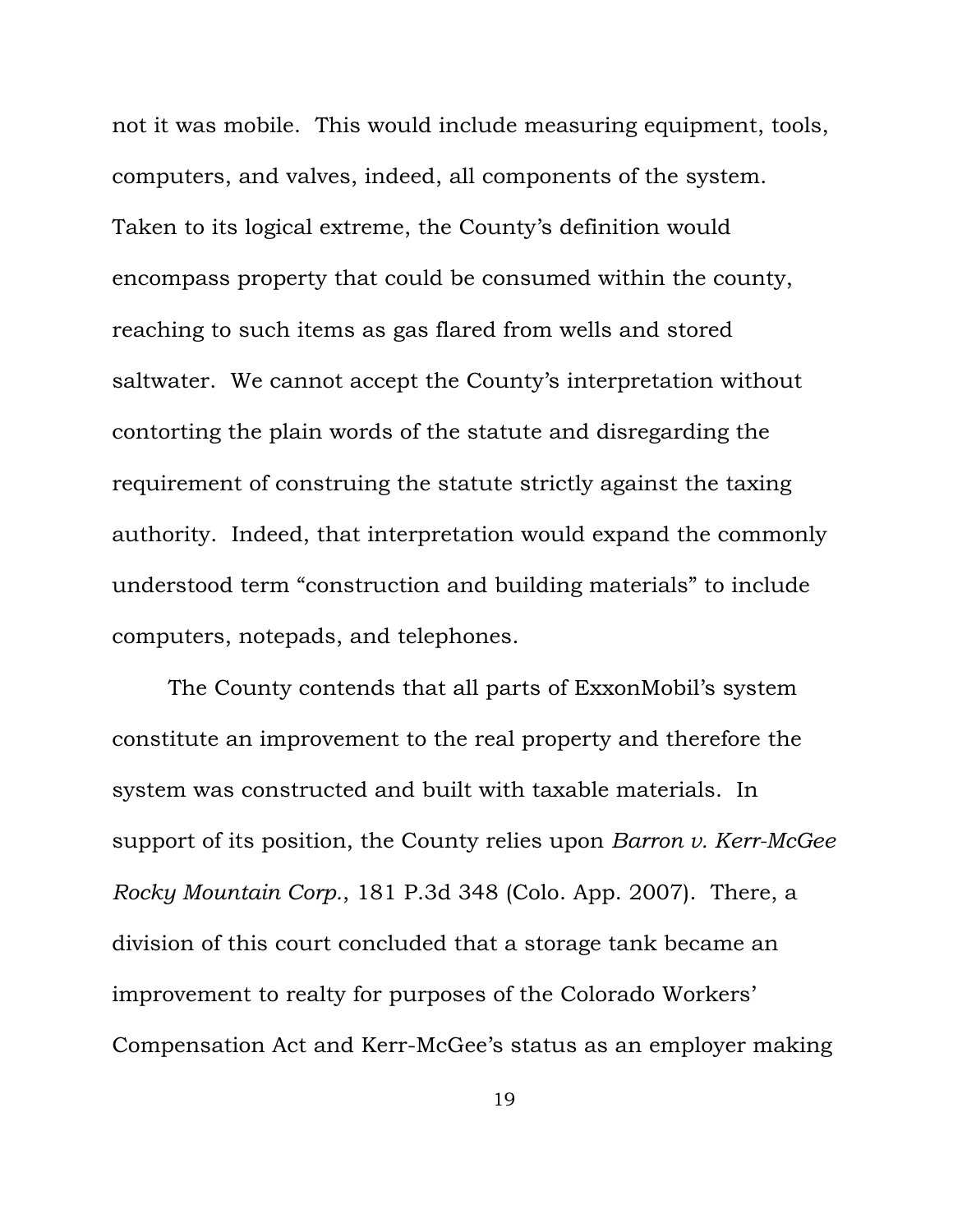repairs to its real property under section 8-41-402(1), C.R.S. 2007. The division did not consider whether the storage tank was subject to a county use tax under section 29-2-109(1), and we conclude that the policy differences between the two statutory schemes are so extreme as to render the holding in *Barron v. Kerr-McGee* inapposite. We are not faced with deciding whether ExxonMobil is a statutory employer.

Additional factors compel our conclusion that the County's interpretation is overbroad.

- Commercial trade fixtures are an exception to the rule that whatever is annexed to the realty becomes a part of it. *Andrews*, 115 Colo. at 483, 173 P.2d at 884.
- When ExxonMobil leaves the property, it will leave nothing behind and there will be no improvement upon the property *ex ante*.
- Our conclusion is consistent with that of the Department of Revenue, to whom deference is owed.

Even if the terms used by the General Assembly were deemed ambiguous, thereby warranting reference to legislative history, the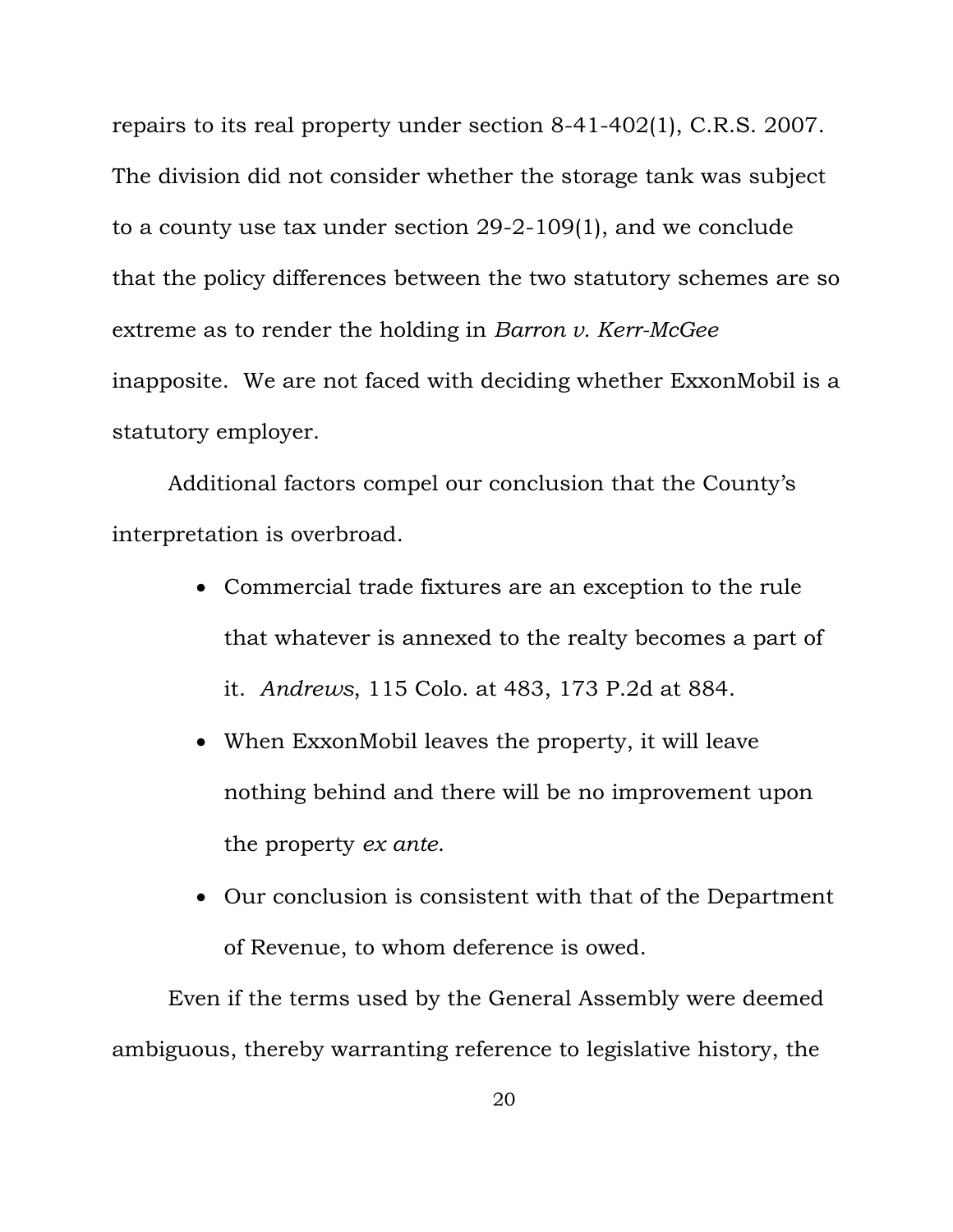discussions surrounding the adoption of section 29-2-109(1) support our conclusion.

The testimony before the General Assembly on the original version of section 29-2-109, which provided that the use tax "of any incorporated town or city . . . shall be imposed for the privilege of storing, using, or consuming in the town or city any articles of *tangible personal property* purchased at retail," H.B. 1236, 49th Gen. Assemb., 1st Sess. (1973) (emphasis added), reflects that an underlying purpose of section 29-2-109 was to equalize economic disadvantage in incorporated cities and towns caused by builders and general contractors purchasing construction and building materials in a city or town other than where they were building the house:

> [The City of Louisville is] a small community located near larger communities, such as Boulder, 15 minutes away, and Denver.

 And particularly with regard to construction work, it's very easy for people who are in the construction business to run over to Boulder and pay Boulder its sales tax, which is 5 from 8 from its Boulder citizens.

And . . . yet in that 15 minute drive, in fact, this can be looked at as taking revenue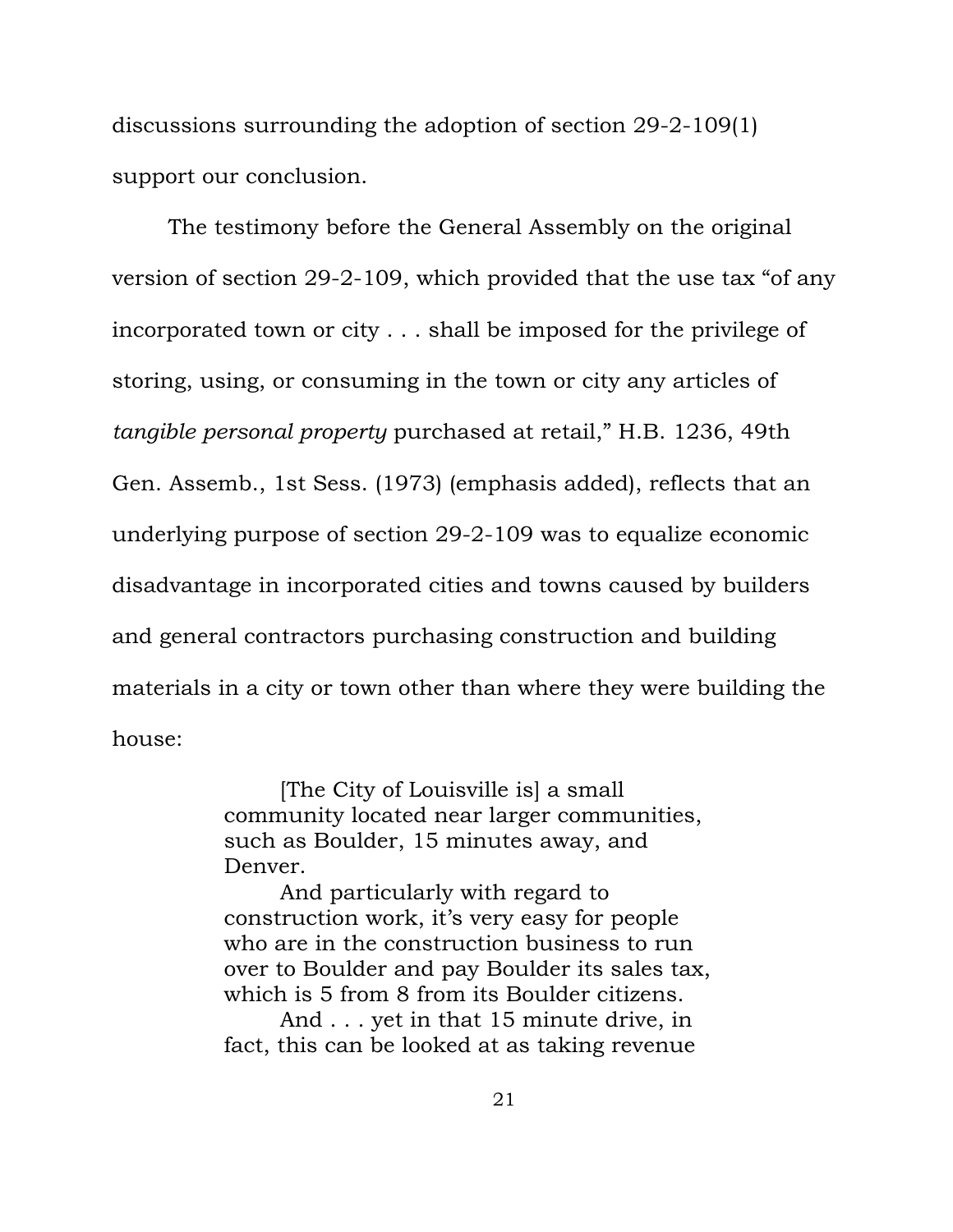away from it -- from the community. They'd like to keep some of it there.

 A building permit is issued by the City of Louisville, the construction is carried out, and all of the administrative costs are involved in, say, with regard to construction projects. And they're not able to take advantage, as a municipality, of that kind of a sale.

Hearings on H.B. 1236 before the H. Local Government Comm.,

49th Gen. Assemb., 1st Sess. (May 2, 1973) (remarks of

Representative Buechner).

In addition, the Loveland City Manager testified that he

supported the use tax legislation as a means of protecting the city's

economic base, citing the residential construction industry as the

major reason:

 I would say that the first reason for wanting to enact the use tax is building materials. The second would be automobiles, and the third would be other large commodity goods, such as furniture, appliances, this type of situation. . . .

 As far as the protection of the economic base, I've already pointed out one thing, and I'll just reiterate it, again. Building materials, automobiles, and then the other large commodity goods, furniture and appliances, is what we would be basically interested in.

 Now, just to give you some examples: we have one large lumber supply dealer in the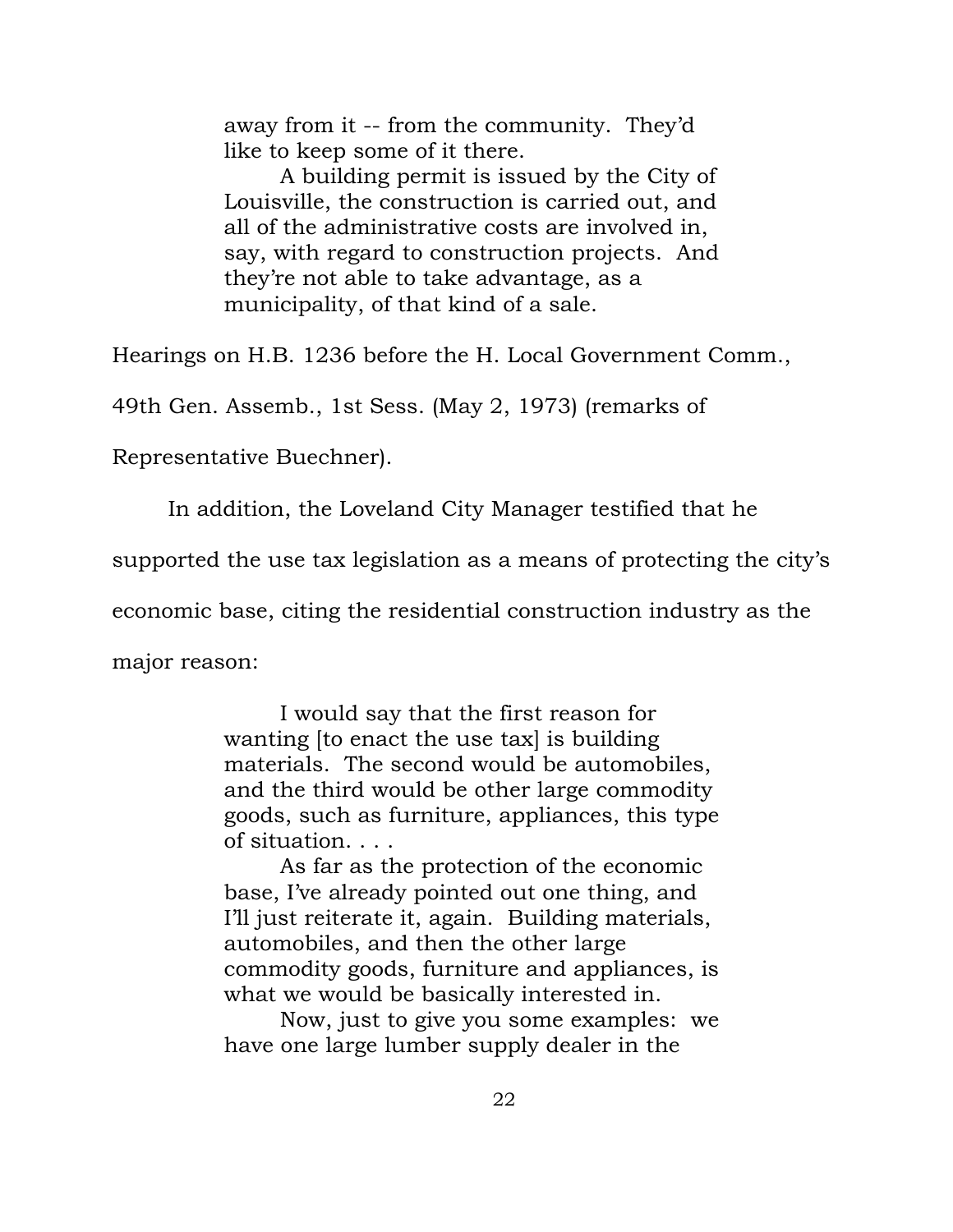community who, in 1972, paid the community \$17,059 worth of sales tax.

 We also have another large lumber dealer that's right on the edge of the city, it's [a] butted by two sides of the city,  $\dots$  who pays no tax to the city. . . .

 [T]hat company represents deliveries of considerable percentage into the city, for building activities going on inside the city. And so this is an economic disadvantage, and it's also an economic revenue disadvantage to the city.

 A couple other examples in the building industry, we have a number of large contractors in the community. Wood Brother Homes, as an example. Virtually 100 percent of their materials are delivered from outside the city into the city for the building activity.

 On a smaller note, although it represents tax dollars, we have no company in the community that makes prefab kitchen cabinet[s] . . . . So 100 percent of that type of activity is brought in from outside the city.

 We also have three other examples I could use. There's a number . . . of businesses who, up to about a year ago, were located in the city, and then since that time have located on the periphery of the city, still oriented primarily to the Loveland market. One's an automobile dealer, one's an appliance dealer, and one is a glass dealer, and the glass basically represents the building industry, again.

*Id.* (remarks of Don Hathaway, the Loveland City Manager). There

was also testimony that, in Boulder, when a building permit is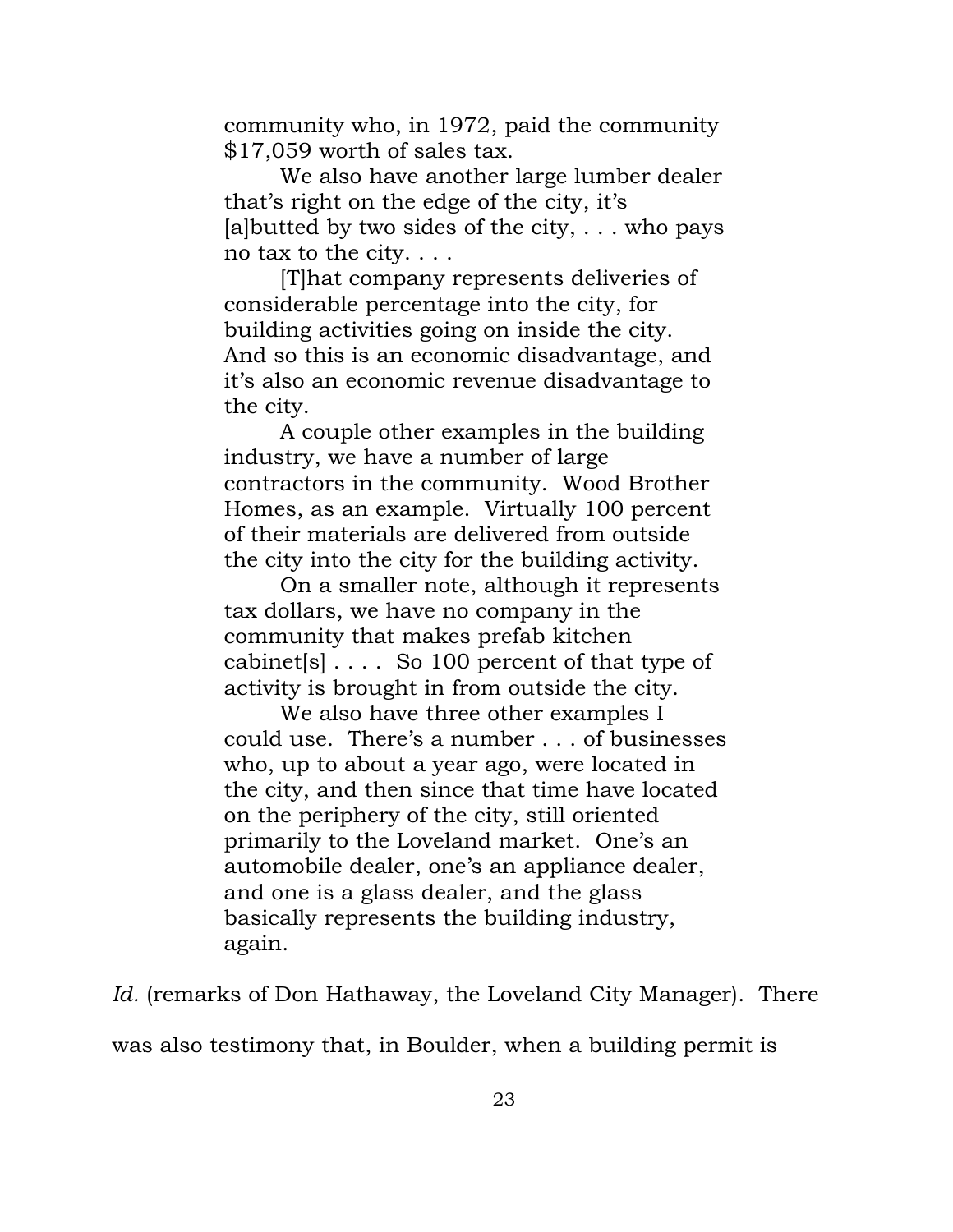"taken out" there is "about a one percent tax levied on that, which is the use tax," and that Boulder "makes about \$500,000 a year off of its use tax, most of [which] is from … home construction." *Id.* (remarks of Representative Buechner).

Finally, the chairman of the House committee expressed concern that "one of our big problems today is in housing -- is in … the high cost of housing" and stated that most of the cities and towns "recognize[ed] the growth . . . and [were] looking to the construction business in order to obtain additional funds for cities through use tax," noting that the "construction industry itself … will not be the ones who assume the costs." *Id.* (remarks of Chairman Dittemore).

Again, during the second committee hearing, which was held to vote on the proposed amendment that would restrict the right to impose a use tax on only "construction and building materials, or motor or other vehicles on which registration is required," the term "construction and building materials" was discussed solely in the context of residential construction. Hearings on H.B. 1236 before the H. Local Government Comm., 49th Gen. Assemb., 1st Sess.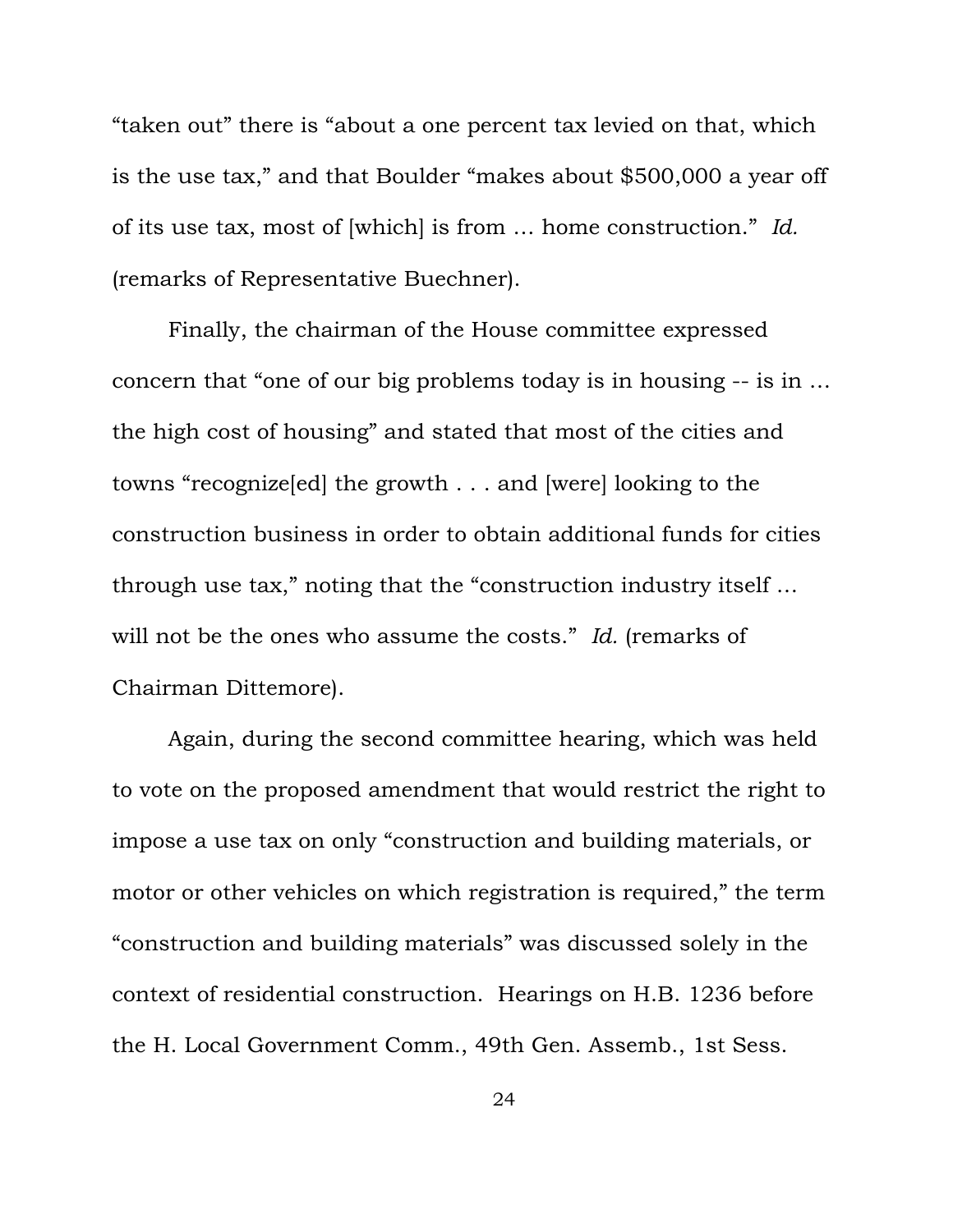(May 7, 1973). For example, there was testimony that "the construction materials could be handled as a part of the building permit process at the local level." *Id.* (remarks of Representative Buechner). There were also discussions concerning whether new major appliances, such as washing machines and refrigerators, that were installed as part of the construction of a new home, or installed in pre-existing homes, would be subject to the proposed use tax. *Id.* (remarks of Representatives Buechner and Miller). There was agreement that the former would be subject to the use tax while the latter would not, with the distinction being "[o]n the kind of things that would blend into [or become part of] the construction and building materials." *Id.* (remarks of Representative Miller).

Further indication of the meaning intended to be given by the General Assembly to the term "construction and building materials" is gleaned from the context of how the use tax would be calculated. There was testimony that the estimated use tax assessment would be based on the "total amount of building materials that were bought outside of that area," which is normally reflected on the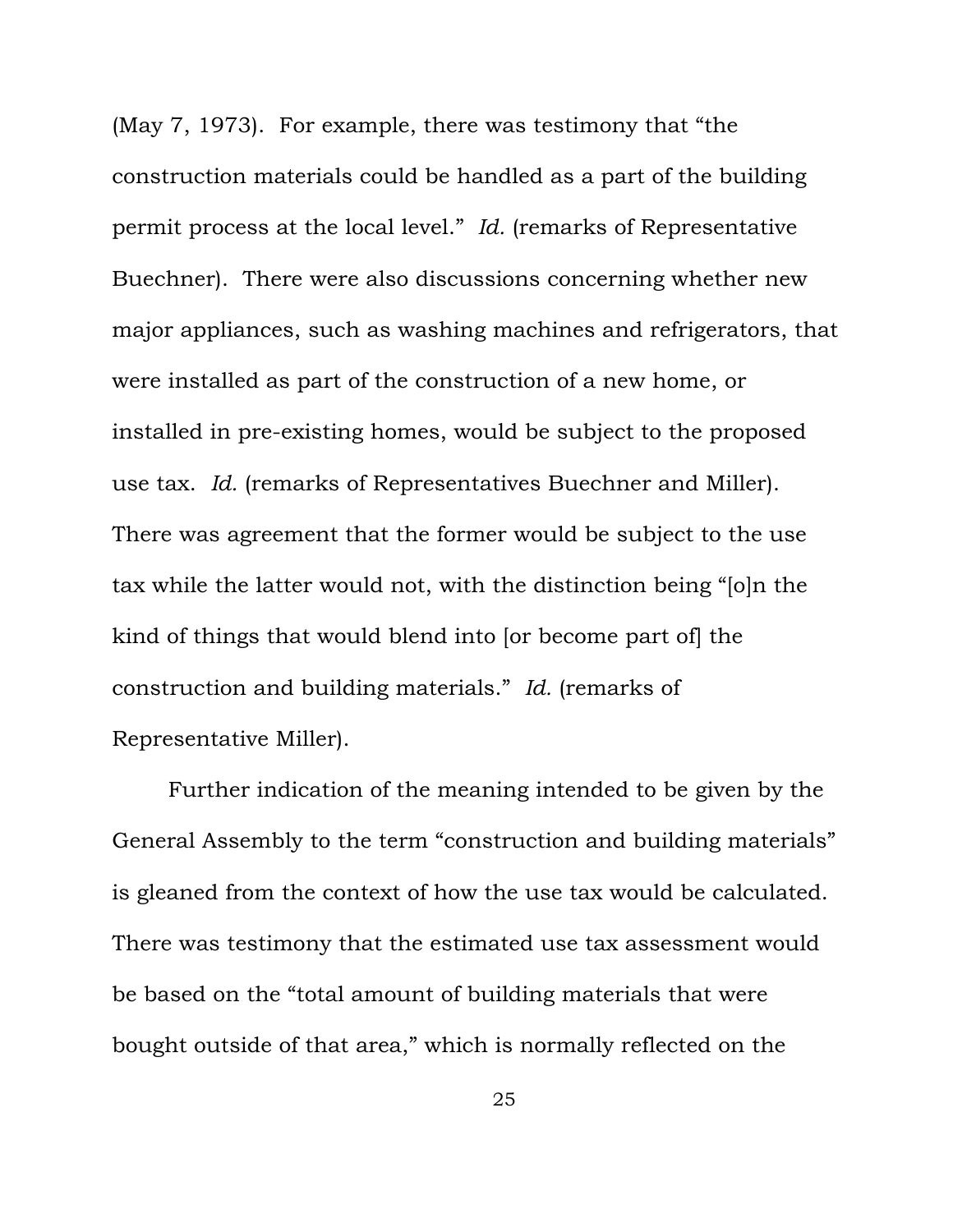application for a building permit. *Id.* (remarks of Representative Miller). There was also testimony that the "actual cost[s] on closing" could be used to determine the amount of the use tax to be imposed on a specific construction project (the specific example given was an apartment building), because at closing "the exact cost of the building materials" would be known. *Id.* (remarks of Representative Miller and unidentified Representative). Finally, there was testimony that the use tax was "confined to the construction and buildings trade." *Id.* (remarks of Representative Pettie).

These discussions reflect that the General Assembly intended to impose a use tax on only those construction and building materials that become permanently affixed to, completely integrated with, or a component part of, improvements to real property. There is no indication that the General Assembly intended to impose a use tax on systems used for industrial operations. The contrary construction adopted by the County does not conform to the legislative purpose of section 29-2-109(1).